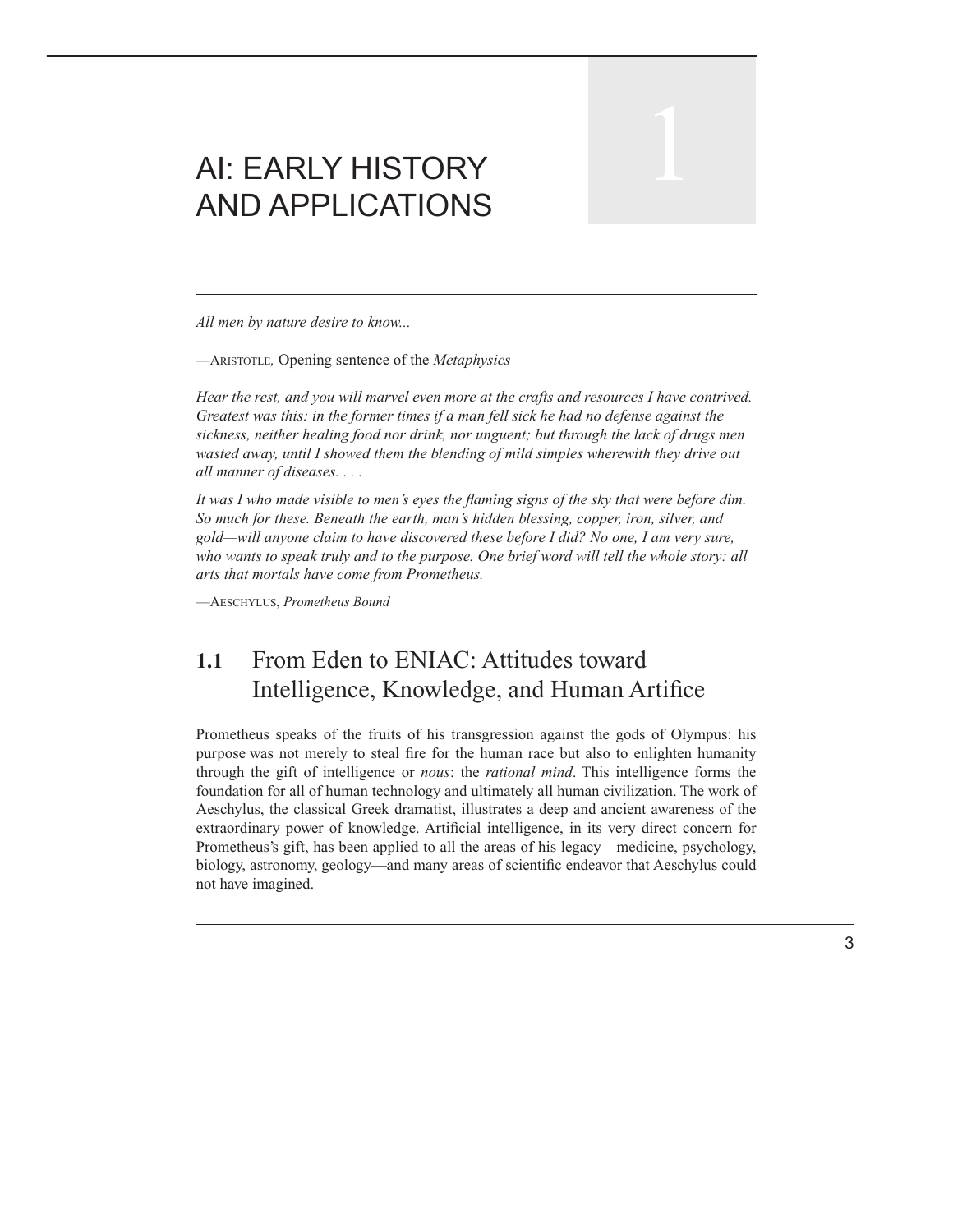Though Prometheus's action freed humanity from the sickness of ignorance, it also earned him the wrath of Zeus. Outraged over this theft of knowledge that previously belonged only to the gods of Olympus, Zeus commanded that Prometheus be chained to a barren rock to suffer the ravages of the elements for eternity. The notion that human efforts to gain knowledge constitute a transgression against the laws of God or nature is deeply ingrained in Western thought. It is the basis of the story of Eden and appears in the work of Dante and Milton. Both Shakespeare and the ancient Greek tragedians portrayed intellectual ambition as the cause of disaster. The belief that the desire for knowledge must ultimately lead to disaster has persisted throughout history, enduring the Renaissance, the Age of Enlightenment, and even the scientific and philosophical advances of the nineteenth and twentieth centuries. Thus, we should not be surprised that artificial intelligence inspires so much controversy in both academic and popular circles.

Indeed, rather than dispelling this ancient fear of the consequences of intellectual ambition, modern technology has only made those consequences seem likely, even imminent. The legends of Prometheus, Eve, and Faustus have been retold in the language of technological society. In her introduction to *Frankenstein,* subtitled, interestingly enough, *The Modern Prometheus*, Mary Shelley writes:

Many and long were the conversations between Lord Byron and Shelley to which I was a devout and silent listener. During one of these, various philosophical doctrines were discussed, and among others the nature of the principle of life, and whether there was any probability of its ever being discovered and communicated. They talked of the experiments of Dr. Darwin (I speak not of what the doctor really did or said that he did, but, as more to my purpose, of what was then spoken of as having been done by him), who preserved a piece of vermicelli in a glass case till by some extraordinary means it began to move with a voluntary motion. Not thus, after all, would life be given. Perhaps a corpse would be reanimated; galvanism had given token of such things: perhaps the component parts of a creature might be manufactured, brought together, and endued with vital warmth (Butler 1998).

Mary Shelley shows us the extent to which scientific advances such as the work of Darwin and the discovery of electricity had convinced even nonscientists that the workings of nature were not divine secrets, but could be broken down and understood systematically. Frankenstein's monster is not the product of shamanistic incantations or unspeakable transactions with the underworld: it is assembled from separately "manufactured" components and infused with the vital force of electricity. Although nineteenth-century science was inadequate to realize the goal of understanding and creating a fully intelligent agent, it affirmed the notion that the mysteries of life and intellect might be brought into the light of scientific analysis.

#### **1.1.1** A Brief History of the Foundations for AI

By the time Mary Shelley finally and perhaps irrevocably joined modern science with the Promethean myth, the philosophical foundations of modern work in artificial intelligence had been developing for several thousand years. Although the moral and cultural issues raised by artificial intelligence are both interesting and important, our introduction is more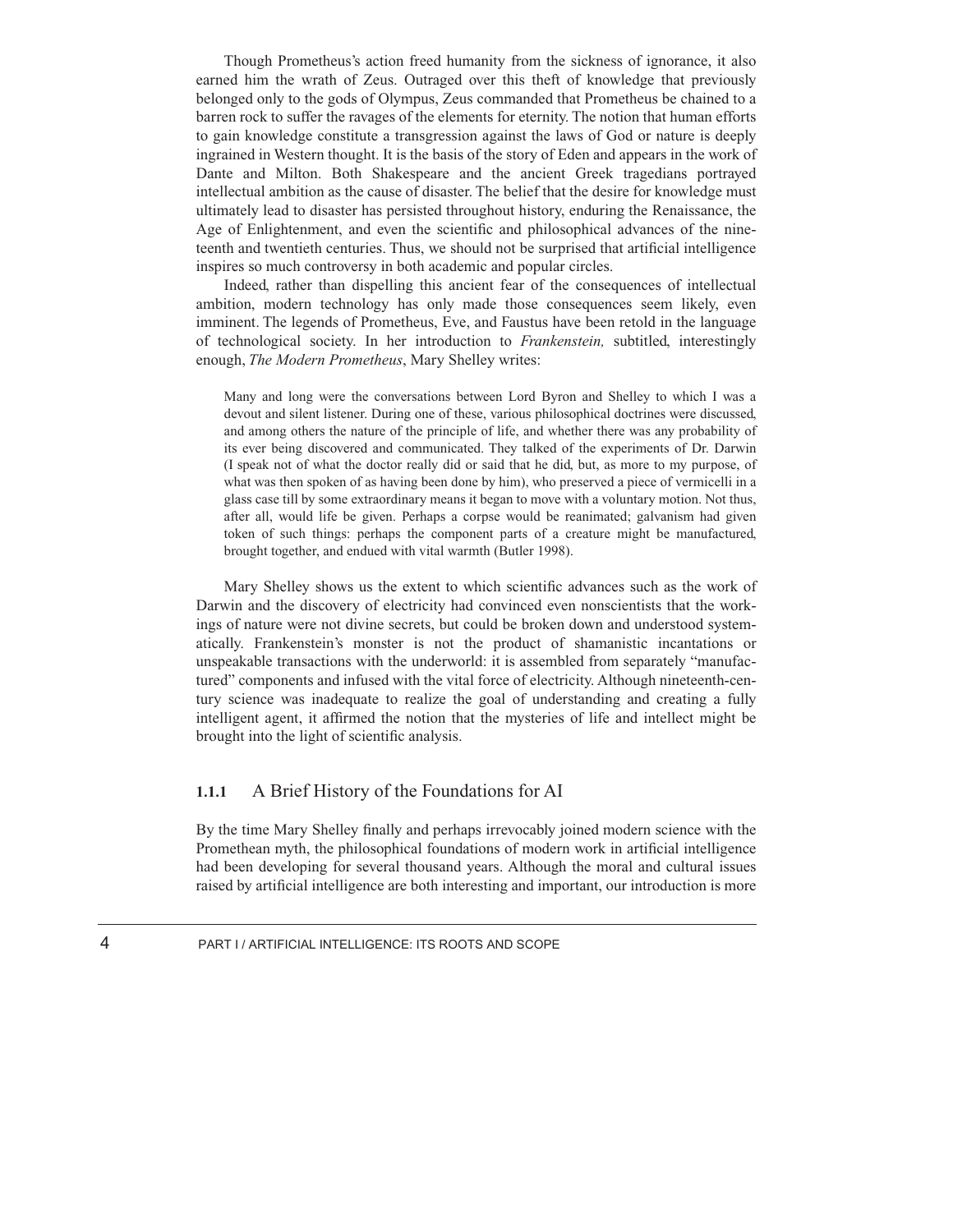properly concerned with AI's intellectual heritage. The logical starting point for such a history is the genius of Aristotle, or as Dante in the *Divine Comedy* refers to him, "the master of them that know". Aristotle wove together the insights, wonders, and fears of the early Greek tradition with the careful analysis and disciplined thought that were to become the standard for more modern science.

For Aristotle, the most fascinating aspect of nature was change. In his *Physics*, he defined his "philosophy of nature" as the "study of things that change". He distinguished between the *matter* and *form* of things: a sculpture is fashioned from the *material* bronze and has the *form* of a human. Change occurs when the bronze is molded to a new form. The matter/form distinction provides a philosophical basis for modern notions such as symbolic computing and data abstraction. In computing (even with numbers) we are manipulating patterns that are the forms of electromagnetic material, with the changes of form of this material representing aspects of the solution process. Abstracting the form from the medium of its representation not only allows these forms to be manipulated computationally but also provides the promise of a theory of data structures, the heart of modern computer science. It also supports the creation of an "artificial" intelligence.

In his *Metaphysics*, beginning with the words "All men by nature desire to know", Aristotle developed a science of things that never change, including his cosmology and theology. More relevant to artificial intelligence, however, was Aristotle's epistemology or analysis of how humans "know" their world, discussed in his *Logic*. Aristotle referred to logic as the "instrument" (*organon*), because he felt that the study of thought itself was at the basis of all knowledge. In his *Logic*, he investigated whether certain propositions can be said to be "true" because they are related to other things that are known to be "true". Thus if we know that "all men are mortal" and that "Socrates is a man", then we can conclude that "Socrates is mortal". This argument is an example of what Aristotle referred to as a syllogism using the deductive form *modus ponens*. Although the formal axiomatization of reasoning needed another two thousand years for its full flowering in the works of Gottlob Frege, Bertrand Russell, Kurt Gödel, Alan Turing, Alfred Tarski, and others, its roots may be traced to Aristotle.

Renaissance thought, building on the Greek tradition, initiated the evolution of a different and powerful way of thinking about humanity and its relation to the natural world. Science began to replace mysticism as a means of understanding nature. Clocks and, eventually, factory schedules superseded the rhythms of nature for thousands of city dwellers. Most of the modern social and physical sciences found their origin in the notion that processes, whether natural or artificial, could be mathematically analyzed and understood. In particular, scientists and philosophers realized that thought itself, the way that knowledge was represented and manipulated in the human mind, was a difficult but essential subject for scientific study.

Perhaps the major event in the development of the modern world view was the Copernican revolution, the replacement of the ancient Earth-centered model of the universe with the idea that the Earth and other planets are actually in orbits around the sun. After centuries of an "obvious" order, in which the scientific explanation of the nature of the cosmos was consistent with the teachings of religion and common sense, a drastically different and not at all obvious model was proposed to explain the motions of heavenly bodies. For perhaps the first time, *our ideas about the world were seen as fundamentally*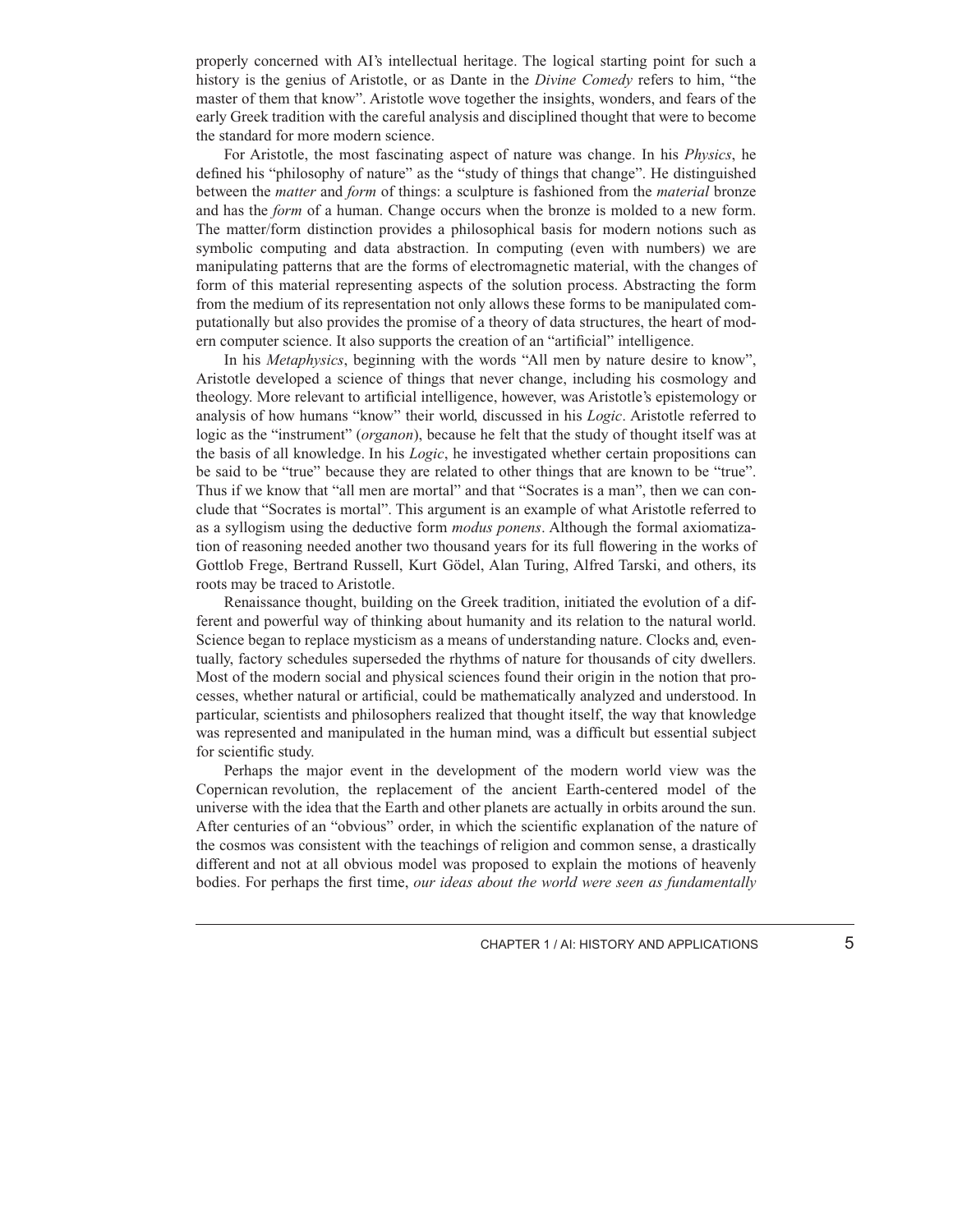*distinct from that world's appearance*. This split between the human mind and its surrounding reality, between ideas about things and things themselves, is essential to the modern study of the mind and its organization. This breach was widened by the writings of Galileo, whose scientific observations further contradicted the "obvious" truths about the natural world and whose development of mathematics as a tool for describing that world emphasized the distinction between the world and our ideas about it. It is out of this breach that the modern notion of the mind evolved: introspection became a common motif in literature, philosophers began to study epistemology and mathematics, and the systematic application of the scientific method rivaled the senses as tools for understanding the world.

In 1620, Francis Bacon's *Novum Organun* offered a set of search techniques for this emerging scientific methodology. Based on the Aristotelian and Platonic idea that the "form" of an entity was equivalent to the sum of its necessary and sufficient "features", Bacon articulated an algorithm for determining the essence of an entity. First, he made an organized collection of all instances of the entity, enumerating the features of each in a table. Then he collected a similar list of negative instances of the entity, focusing especially on near instances of the entity, that is, those that deviated from the "form" of the entity by single features. Then Bacon attempts - this step is not totally clear - to make a systematic list of all the features essential to the entity, that is, those that are common to all positive instances of the entity and missing from the negative instances.

It is interesting to see a form of Francis Bacon's approach to concept learning reflected in modern AI algorithms for Version Space Search, Chapter 10.2. An extension of Bacon's algorithms was also part of an AI program for discovery learning, suitably called *Bacon* (Langley et al. 1981). This program was able to induce many physical laws from collections of data related to the phenomena. It is also interesting to note that the question of whether a general purpose algorithm was possible for producing scientific proofs awaited the challenges of the early twentieth century mathematician Hilbert (his *Entscheidungsproblem*) and the response of the modern genius of Alan Turing (his *Turing Machine* and proofs of *computability* and the *halting problem*); see Davis et al. (1976).

Although the first calculating machine, the abacus, was created by the Chinese in the twenty-sixth century BC, further mechanization of algebraic processes awaited the skills of the seventeenth century Europeans. In 1614, the Scots mathematician, John Napier, created logarithms, the mathematical transformations that allowed multiplication and the use of exponents to be reduced to addition and multiplication. Napier also created his *bones* that were used to represent overflow values for arithmetic operations. These bones were later used by Wilhelm Schickard (1592-1635), a German mathematician and clergyman of Tübingen, who in 1623 invented a *Calculating Clock* for performing addition and subtraction. This machine recorded the overflow from its calculations by the chiming of a clock.

Another famous calculating machine was the *Pascaline* that Blaise Pascal, the French philosopher and mathematician, created in 1642. Although the mechanisms of Schickard and Pascal were limited to addition and subtraction - including carries and borrows - they showed that processes that previously were thought to require human thought and skill could be fully automated. As Pascal later stated in his *Pensees* (1670), "The arithmetical machine produces effects which approach nearer to thought than all the actions of animals".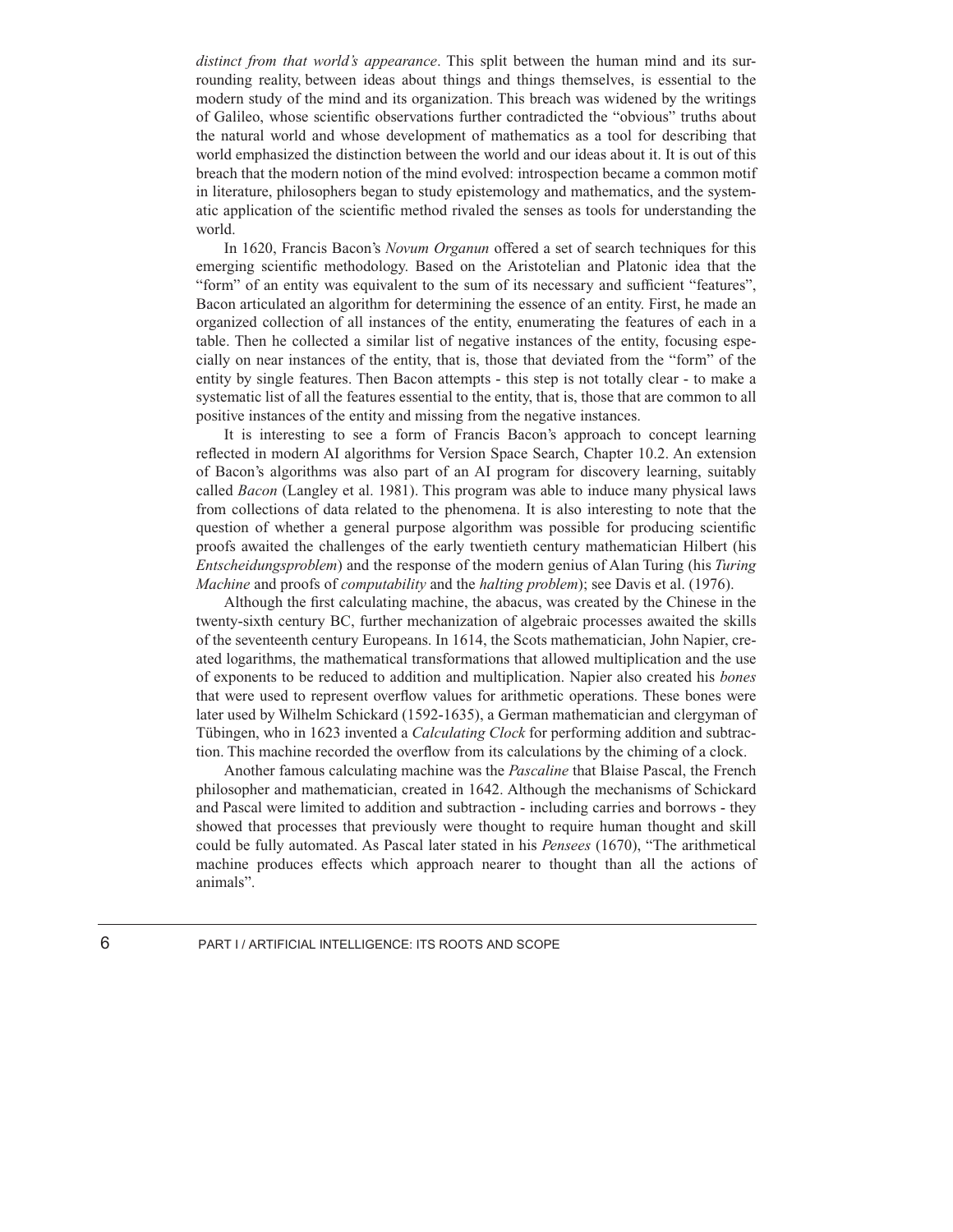Pascal's successes with calculating machines inspired Gottfried Wilhelm von Leibniz in 1694 to complete a working machine that become known as the *Leibniz Wheel*. It integrated a moveable carriage and hand crank to drive wheels and cylinders that performed the more complex operations of multiplication and division. Leibniz was also fascinated by the possibility of a automated logic for proofs of propositions. Returning to Bacon's entity specification algorithm, where concepts were characterized as the collection of their necessary and sufficient features, Liebniz conjectured a machine that could calculate with these features to produce logically correct conclusions. Liebniz (1887) also envisioned a machine, reflecting modern ideas of deductive inference and proof, by which the production of scientific knowledge could become automated, a calculus for reasoning.

The seventeenth and eighteenth centuries also saw a great deal of discussion of epistemological issues; perhaps the most influential was the work of René Descartes, a central figure in the development of the modern concepts of thought and theories of mind. In his *Meditations*, Descartes (1680) attempted to find a basis for reality purely through introspection. Systematically rejecting the input of his senses as untrustworthy, Descartes was forced to doubt even the existence of the physical world and was left with only the reality of thought; even his own existence had to be justified in terms of thought: "Cogito ergo sum" (I think, therefore I am). After he established his own existence purely as a thinking entity, Descartes inferred the existence of God as an essential creator and ultimately reasserted the reality of the physical universe as the necessary creation of a benign God.

We can make two observations here: first, the schism between the mind and the physical world had become so complete that the process of thinking could be discussed in isolation from any specific sensory input or worldly subject matter; second, the connection between mind and the physical world was so tenuous that it required the intervention of a benign God to support reliable knowledge of the physical world! This view of the duality between the mind and the physical world underlies all of Descartes's thought, including his development of analytic geometry. How else could he have unified such a seemingly worldly branch of mathematics as geometry with such an abstract mathematical framework as algebra?

Why have we included this mind/body discussion in a book on artificial intelligence? There are two consequences of this analysis essential to the AI enterprise:

- 1. By attempting to separate the mind from the physical world, Descartes and related thinkers established that the structure of ideas about the world was not necessarily the same as the structure of their subject matter. This underlies the methodology of AI, along with the fields of epistemology, psychology, much of higher mathematics, and most of modern literature: mental processes have an existence of their own, obey their own laws, and can be studied in and of themselves.
- 2. Once the mind and the body are separated, philosophers found it necessary to find a way to reconnect the two, because interaction between Descartes mental, *res cogitans*, and physical, *res extensa*, is essential for human existence.

Although millions of words have been written on this *mind–body problem*, and numerous solutions proposed, no one has successfully explained the obvious interactions between mental states and physical actions while affirming a fundamental difference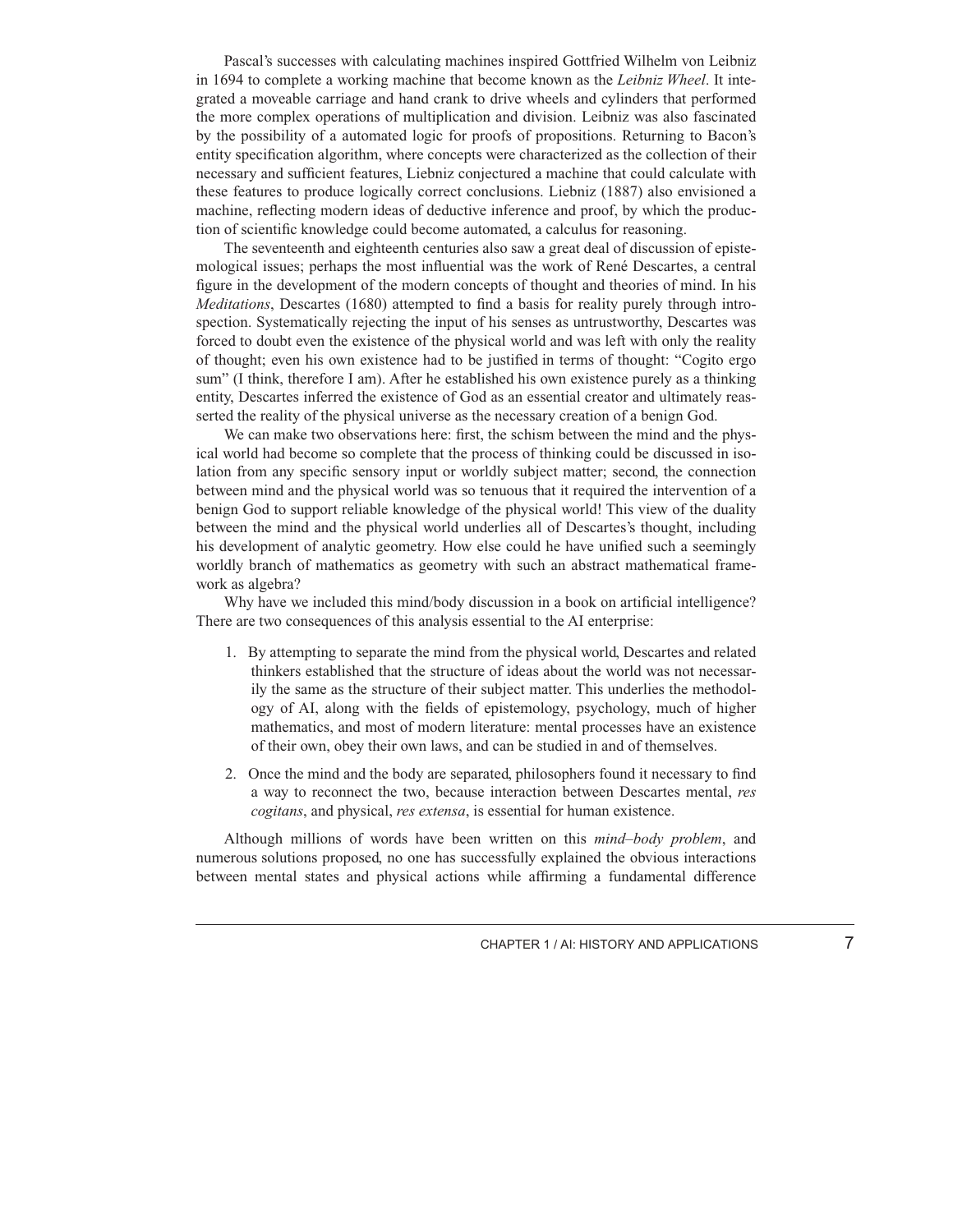between them. The most widely accepted response to this problem, and the one that provides an essential foundation for the study of AI, holds that the mind and the body are not fundamentally different entities at all. On this view, mental processes are indeed achieved by physical systems such as brains (or computers). Mental processes, like physical processes, can ultimately be characterized through formal mathematics. Or, as acknowledged in his *Leviathan* by the 17th century English philosopher Thomas Hobbes (1651), "By ratiocination, I mean computation".

#### **1.1.2** AI and the Rationalist and Empiricist Traditions

Modern research issues in artificial intelligence, as in other scientific disciplines, are formed and evolve through a combination of historical, social, and cultural pressures. Two of the most prominent pressures for the evolution of AI are the empiricist and rationalist traditions in philosophy.

The rationalist tradition, as seen in the previous section, had an early proponent in Plato, and was continued on through the writings of Pascal, Descartes, and Liebniz. For the rationalist, the external world is reconstructed through the clear and distinct ideas of a mathematics. A criticism of this dualistic approach is the forced disengagement of representational systems from their field of reference. The issue is whether the meaning attributed to a representation can be defined independent of its application conditions. If the world is different from our beliefs about the world, can our created concepts and symbols still have meaning?

Many AI programs have very much of this rationalist flavor. Early robot planners, for example, would describe their application domain or "world" as sets of predicate calculus statements and then a "plan" for action would be created through proving theorems about this "world" (Fikes et al. 1972, see also Section 8.4). Newell and Simon's *Physical Symbol System Hypothesis* (Introduction to Part II and Chapter 16) is seen by many as the archetype of this approach in modern AI. Several critics have commented on this rationalist bias as part of the failure of AI at solving complex tasks such as understanding human languages (Searle 1980, Winograd and Flores 1986, Brooks 1991a).

Rather than affirming as "real" the world of clear and distinct ideas, empiricists continue to remind us that "nothing enters the mind except through the senses". This constraint leads to further questions of how the human can possibly perceive general concepts or the pure forms of Plato's cave (Plato 1961). Aristotle was an early empiricist, emphasizing in his *De Anima*, the limitations of the human perceptual system. More modern empiricists, especially Hobbes, Locke, and Hume, emphasize that knowledge must be explained through an introspective but empirical psychology. They distinguish two types of mental phenomena perceptions on one hand and thought, memory, and imagination on the other. The Scots philosopher, David Hume, for example, distinguishes between *impressions* and *ideas*. Impressions are lively and vivid, reflecting the presence and existence of an external object and not subject to voluntary control, the *qualia* of Dennett (2005). Ideas on the other hand, are less vivid and detailed and more subject to the subject's voluntary control.

Given this distinction between impressions and ideas, how can knowledge arise? For Hobbes, Locke, and Hume the fundamental explanatory mechanism is *association*.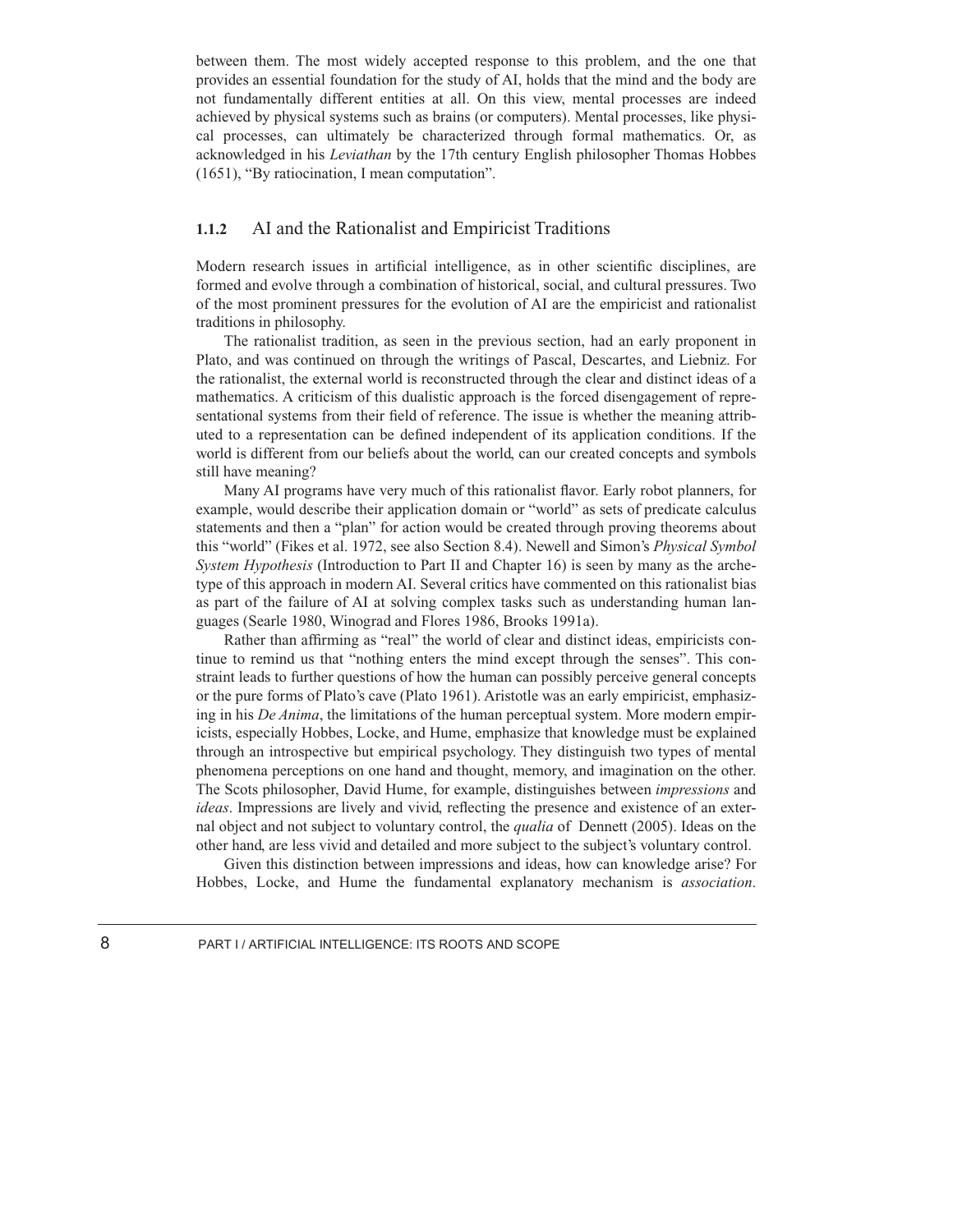Particular perceptual properties are associated through repeated experience. This repeated association creates a disposition in the mind to associate the corresponding ideas, a precurser of the behaviorist approach of the twentieth century. A fundamental property of this account is presented with Hume's skepticism. Hume's purely descriptive account of the origins of ideas cannot, he claims, support belief in causality. Even the use of logic and induction cannot be rationally supported in this radical empiricist epistemology.

In *An Inquiry Concerning Human Understanding* (1748), Hume's skepticism extended to the analysis of miracles. Although Hume didn't address the nature of miracles directly, he did question the testimony-based belief in the miraculous. This skepticism, of course, was seen as a direct threat by believers in the bible as well as many other purveyors of religious traditions. The Reverend Thomas Bayes was both a mathematician and a minister. One of his papers, called *Essay towards Solving a Problem in the Doctrine of Chances* (1763) addressed Hume's questions mathematically. Bayes' theorem demonstrates formally how, through learning the correlations of the effects of actions, we can determine the probability of their causes.

The associational account of knowledge plays a significant role in the development of AI representational structures and programs, for example, in memory organization with *semantic networks* and *MOPS* and work in natural language understanding (see Sections 7.0, 7.1, and Chapter 15). Associational accounts have important influences of machine learning, especially with connectionist networks (see Section 10.6, 10.7, and Chapter 11). Associationism also plays an important role in cognitive psychology including the *schemas* of Bartlett and Piaget as well as the entire thrust of the behaviorist tradition (Luger 1994). Finally, with AI tools for stochastic analysis, including the *Bayesian belief network* (BBN) and its current extensions to first-order Turing-complete systems for stochastic modeling, associational theories have found a sound mathematical basis and mature expressive power. Bayesian tools are important for research including diagnostics, machine learning, and natural language understanding (see Chapters 5 and 13).

Immanuel Kant, a German philosopher trained in the rationalist tradition, was strongly influenced by the writing of Hume. As a result, he began the modern synthesis of these two traditions. Knowledge for Kant contains two collaborating energies, an a priori component coming from the subject's reason along with an a posteriori component coming from active experience. Experience is meaningful only through the contribution of the subject. Without an active organizing form proposed by the subject, the world would be nothing more than passing transitory sensations. Finally, at the level of judgement, Kant claims, passing images or representations are bound together by the active subject and taken as the diverse appearances of an identity, of an "object". Kant's realism began the modern enterprise of psychologists such as Bartlett, Brunner, and Piaget. Kant's work influences the modern AI enterprise of machine learning (Section IV) as well as the continuing development of a constructivist epistemology (see Chapter 16).

#### **1.1.3** The Development of Formal Logic

Once thinking had come to be regarded as a form of computation, its formalization and eventual mechanization were obvious next steps. As noted in Section 1.1.1,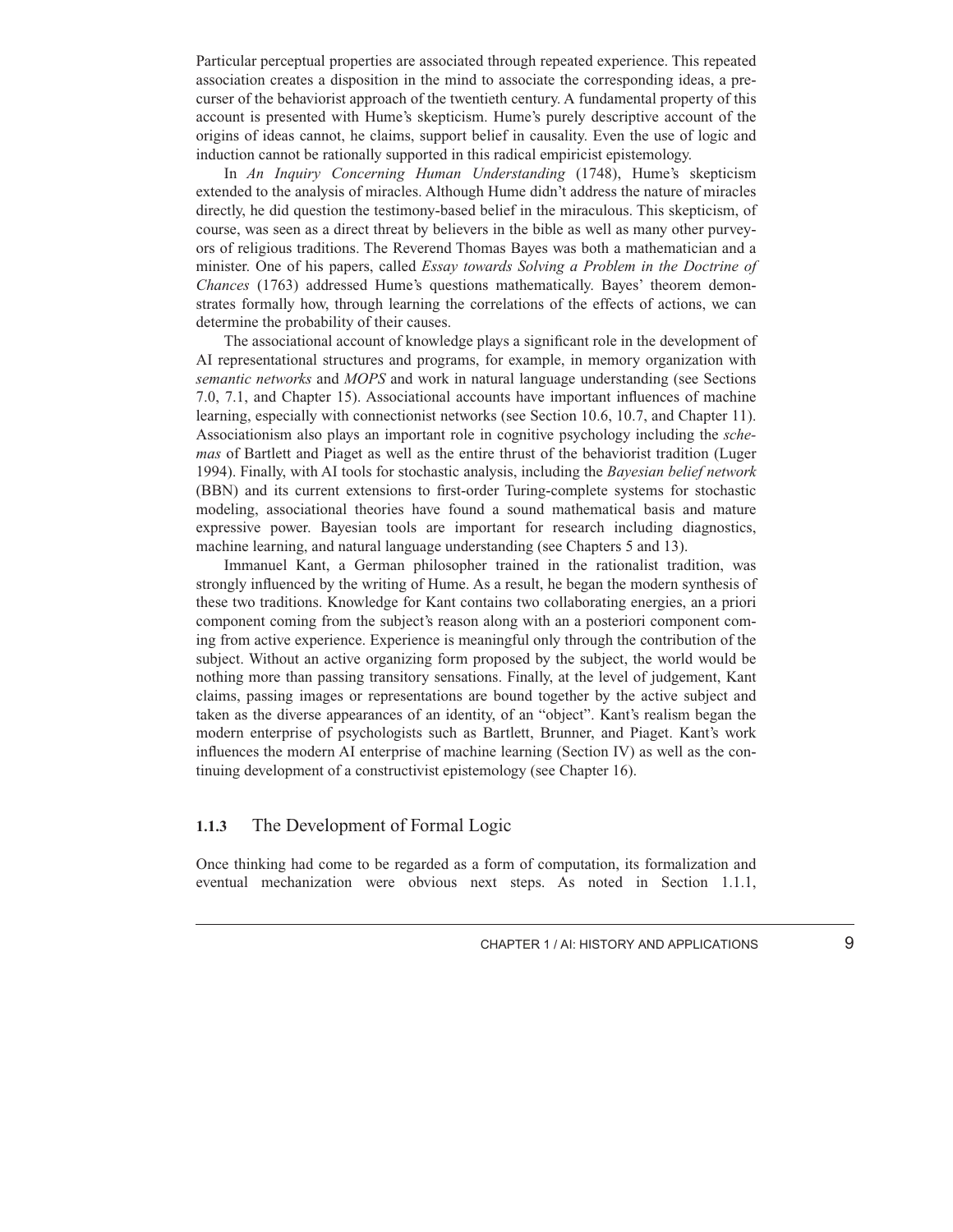Gottfried Wilhelm von Leibniz, with his *Calculus Philosophicus*, introduced the first system of formal logic as well as proposed a machine for automating its tasks (Leibniz 1887). Furthermore, the steps and stages of this mechanical solution can be represented as movement through the states of a tree or graph. Leonhard Euler, in the eighteenth century, with his analysis of the "connectedness" of the bridges joining the riverbanks and islands of the city of Königsberg (see the introduction to Chapter 3), introduced the study of representations that can abstractly capture the structure of relationships in the world as well as the discrete steps within a computation about these relationships (Euler 1735).

The formalization of graph theory also afforded the possibility of *state space search*, a major conceptual tool of artificial intelligence. We can use graphs to model the deeper structure of a problem. The nodes of a *state space graph* represent possible stages of a problem solution; the arcs of the graph represent inferences, moves in a game, or other steps in a problem solution. Solving the problem is a process of searching the state space graph for a path to a solution (Introduction to II and Chapter 3). By describing the entire space of problem solutions, state space graphs provide a powerful tool for measuring the structure and complexity of problems and analyzing the efficiency, correctness, and generality of solution strategies.

As one of the originators of the science of operations research, as well as the designer of the first programmable mechanical computing machines, Charles Babbage, a nineteenth century mathematician, may also be considered an early practitioner of artificial intelligence (Morrison and Morrison 1961). Babbage's *difference engine* was a specialpurpose machine for computing the values of certain polynomial functions and was the forerunner of his *analytical engine*. The analytical engine, designed but not successfully constructed during his lifetime, was a general-purpose programmable computing machine that presaged many of the architectural assumptions underlying the modern computer.

In describing the analytical engine, Ada Lovelace (1961), Babbage's friend, supporter, and collaborator, said:

We may say most aptly that the Analytical Engine weaves algebraical patterns just as the Jacquard loom weaves flowers and leaves. Here, it seems to us, resides much more of originality than the difference engine can be fairly entitled to claim.

Babbage's inspiration was his desire to apply the technology of his day to liberate humans from the drudgery of making arithmetic calculations. In this sentiment, as well as with his conception of computers as mechanical devices, Babbage was thinking in purely nineteenth century terms. His analytical engine, however, also included many modern notions, such as the separation of memory and processor, the *store* and the *mill* in Babbage's terms, the concept of a digital rather than analog machine, and programmability based on the execution of a series of operations encoded on punched pasteboard cards. The most striking feature of Ada Lovelace's description, and of Babbage's work in general, is its treatment of the "patterns" of algebraic relationships as entities that may be studied, characterized, and finally implemented and manipulated mechanically without concern for the particular values that are finally passed through the mill of the calculating machine. This is an example implementation of the "abstraction and manipulation of form" first described by Aristotle and Liebniz.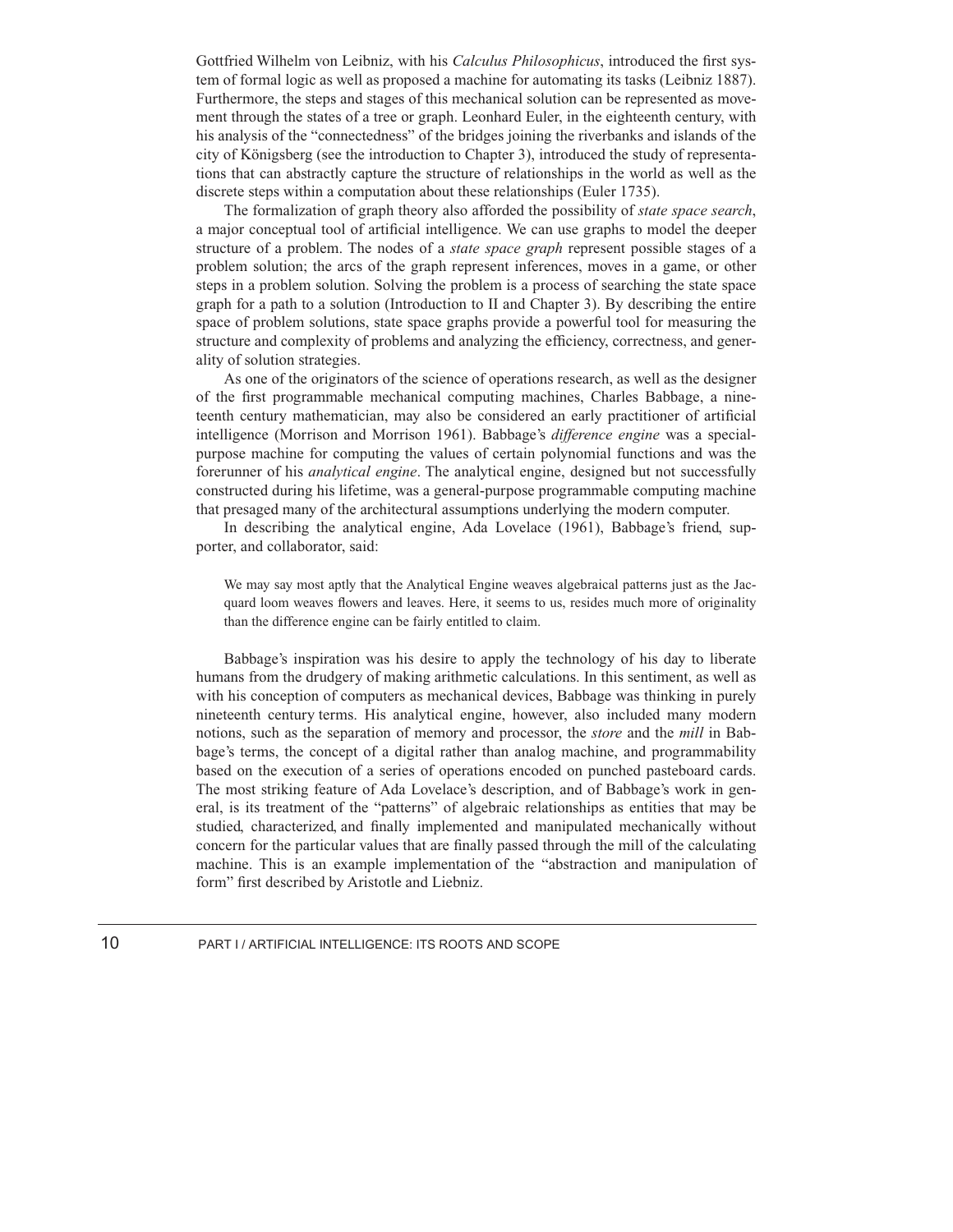The goal of creating a formal language for thought also appears in the work of George Boole, another nineteenth-century mathematician whose work must be included in any discussion of the roots of artificial intelligence (Boole 1847, 1854). Although he made contributions to a number of areas of mathematics, his best known work was in the mathematical formalization of the laws of logic, an accomplishment that forms the very heart of modern computer science. Though the role of Boolean algebra in the design of logic circuitry is well known, Boole's own goals in developing his system seem closer to those of contemporary AI researchers. In the first chapter of *An Investigation of the Laws of Thought, on which are founded the Mathematical Theories of Logic and Probabilities*, Boole (1854) described his goals as

to investigate the fundamental laws of those operations of the mind by which reasoning is performed: to give expression to them in the symbolical language of a Calculus, and upon this foundation to establish the science of logic and instruct its method; …and finally to collect from the various elements of truth brought to view in the course of these inquiries some probable intimations concerning the nature and constitution of the human mind.

The importance of Boole's accomplishment is in the extraordinary power and simplicity of the system he devised: three operations, "AND" (denoted by  $*$  or  $\wedge$ ), "OR" (denoted by + or  $\vee$ ), and "NOT" (denoted by  $\neg$ ), formed the heart of his logical calculus. These operations have remained the basis for all subsequent developments in formal logic, including the design of modern computers. While keeping the meaning of these symbols nearly identical to the corresponding algebraic operations, Boole noted that "the Symbols of logic are further subject to a special law, to which the symbols of quantity, as such, are not subject". This law states that for any X, an element in the algebra, X∗X=X (or that once something is known to be true, repetition cannot augment that knowledge). This led to the characteristic restriction of Boolean values to the only two numbers that may satisfy this equation: 1 and 0. The standard definitions of Boolean multiplication (AND) and addition (OR) follow from this insight.

Boole's system not only provided the basis of binary arithmetic but also demonstrated that an extremely simple formal system was adequate to capture the full power of logic. This assumption and the system Boole developed to demonstrate it form the basis of all modern efforts to formalize logic, from Russell and Whitehead's *Principia Mathematica* (Whitehead and Russell 1950), through the work of Turing and Gödel, up to modern automated reasoning systems.

Gottlob Frege, in his *Foundations of Arithmetic* (Frege 1879, 1884), created a mathematical specification language for describing the basis of arithmetic in a clear and precise fashion. With this language Frege formalized many of the issues first addressed by Aristotle's *Logic*. Frege's language, now called the *first-order predicate calculus*, offers a tool for describing the propositions and truth value assignments that make up the elements of mathematical reasoning and describes the axiomatic basis of "meaning" for these expressions. The formal system of the predicate calculus, which includes predicate symbols, a theory of functions, and quantified variables, was intended to be a language for describing mathematics and its philosophical foundations. It also plays a fundamental role in creating a theory of representation for artificial intelligence (Chapter 2). The first-order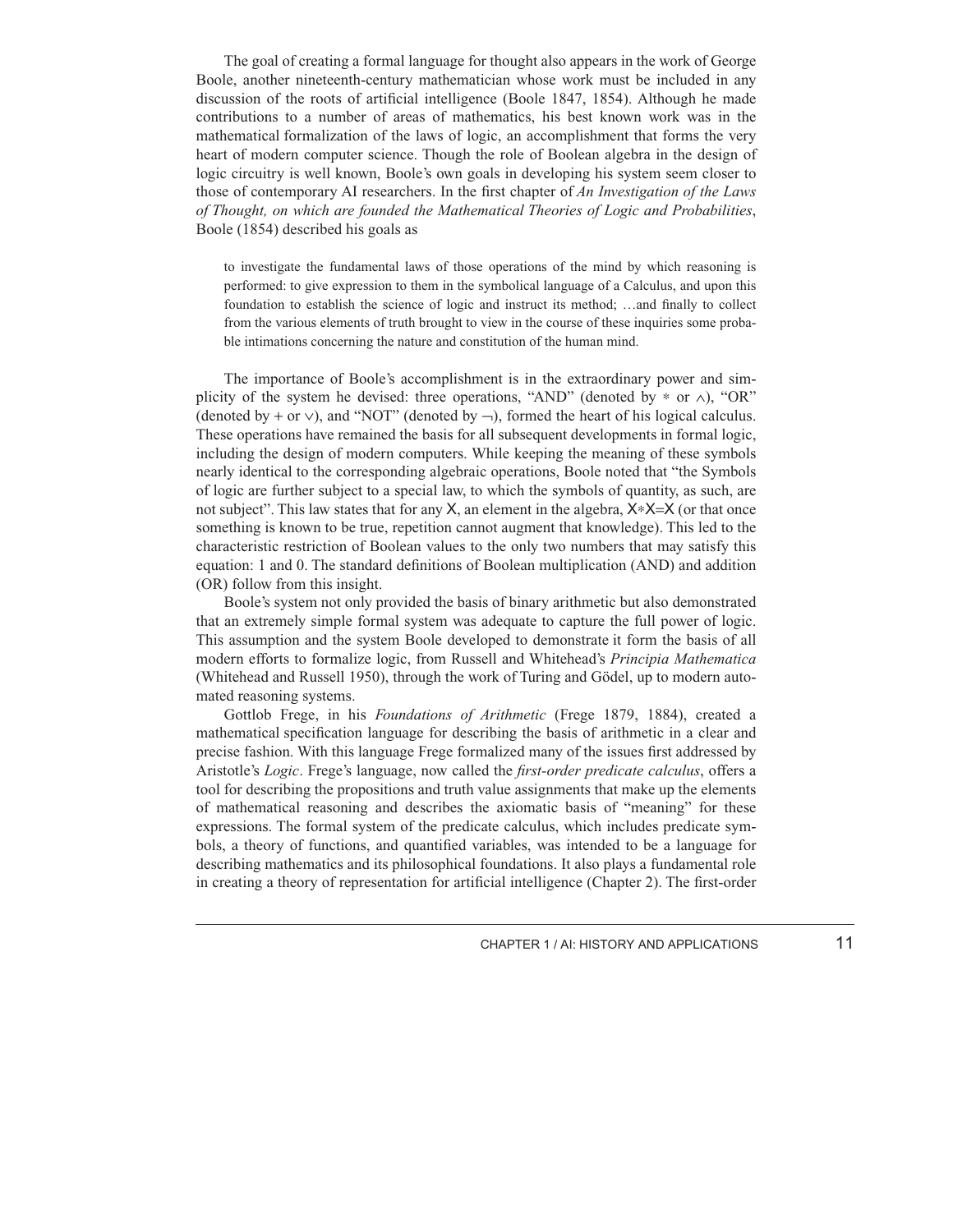predicate calculus offers the tools necessary for automating reasoning: a language for expressions, a theory for assumptions related to the meaning of expressions, and a logically sound calculus for inferring new true expressions.

Whitehead and Russell's (1950) work is particularly important to the foundations of AI, in that their stated goal was to derive the whole of mathematics through formal operations on a collection of axioms. Although many mathematical systems have been constructed from basic axioms, what is interesting is Russell and Whitehead's commitment to mathematics as a purely formal system. This meant that axioms and theorems would be treated solely as strings of characters: proofs would proceed solely through the application of well-defined rules for manipulating these strings. There would be no reliance on intuition or the meaning of theorems as a basis for proofs. Every step of a proof followed from the strict application of formal (syntactic) rules to either axioms or previously proven theorems, even where traditional proofs might regard such a step as "obvious". What "meaning" the theorems and axioms of the system might have in relation to the world would be independent of their logical derivations. This treatment of mathematical reasoning in purely formal (and hence mechanical) terms provided an essential basis for its automation on physical computers. The logical syntax and formal rules of inference developed by Russell and Whitehead are still a basis for automatic theorem-proving systems, presented in Chapter 14, as well as for the theoretical foundations of artificial intelligence.

Alfred Tarski is another mathematician whose work is essential to the foundations of AI. Tarski created a *theory of reference* wherein the *well-formed formulae* of Frege or Russell and Whitehead can be said to refer, in a precise fashion, to the physical world (Tarski 1944, 1956; see Chapter 2). This insight underlies most theories of formal semantics. In his paper *The Semantic Conception of Truth and the Foundation of Semantics*, Tarski describes his theory of reference and truth value relationships. Modern computer scientists, especially Scott, Strachey, Burstall (Burstall and Darlington 1977), and Plotkin have related this theory to programming languages and other specifications for computing.

Although in the eighteenth, nineteenth, and early twentieth centuries the formalization of science and mathematics created the intellectual prerequisite for the study of artificial intelligence, it was not until the twentieth century and the introduction of the digital computer that AI became a viable scientific discipline. By the end of the 1940s electronic digital computers had demonstrated their potential to provide the memory and processing power required by intelligent programs. It was now possible to implement formal reasoning systems on a computer and empirically test their sufficiency for exhibiting intelligence. An essential component of the science of artificial intelligence is this commitment to digital computers as the vehicle of choice for creating and testing theories of intelligence.

Digital computers are not merely a vehicle for testing theories of intelligence. Their architecture also suggests a specific paradigm for such theories: intelligence is a form of information processing. The notion of search as a problem-solving methodology, for example, owes more to the sequential nature of computer operation than it does to any biological model of intelligence. Most AI programs represent knowledge in some formal language that is then manipulated by algorithms, honoring the separation of data and program fundamental to the von Neumann style of computing. Formal logic has emerged as an important representational tool for AI research, just as graph theory plays an indis-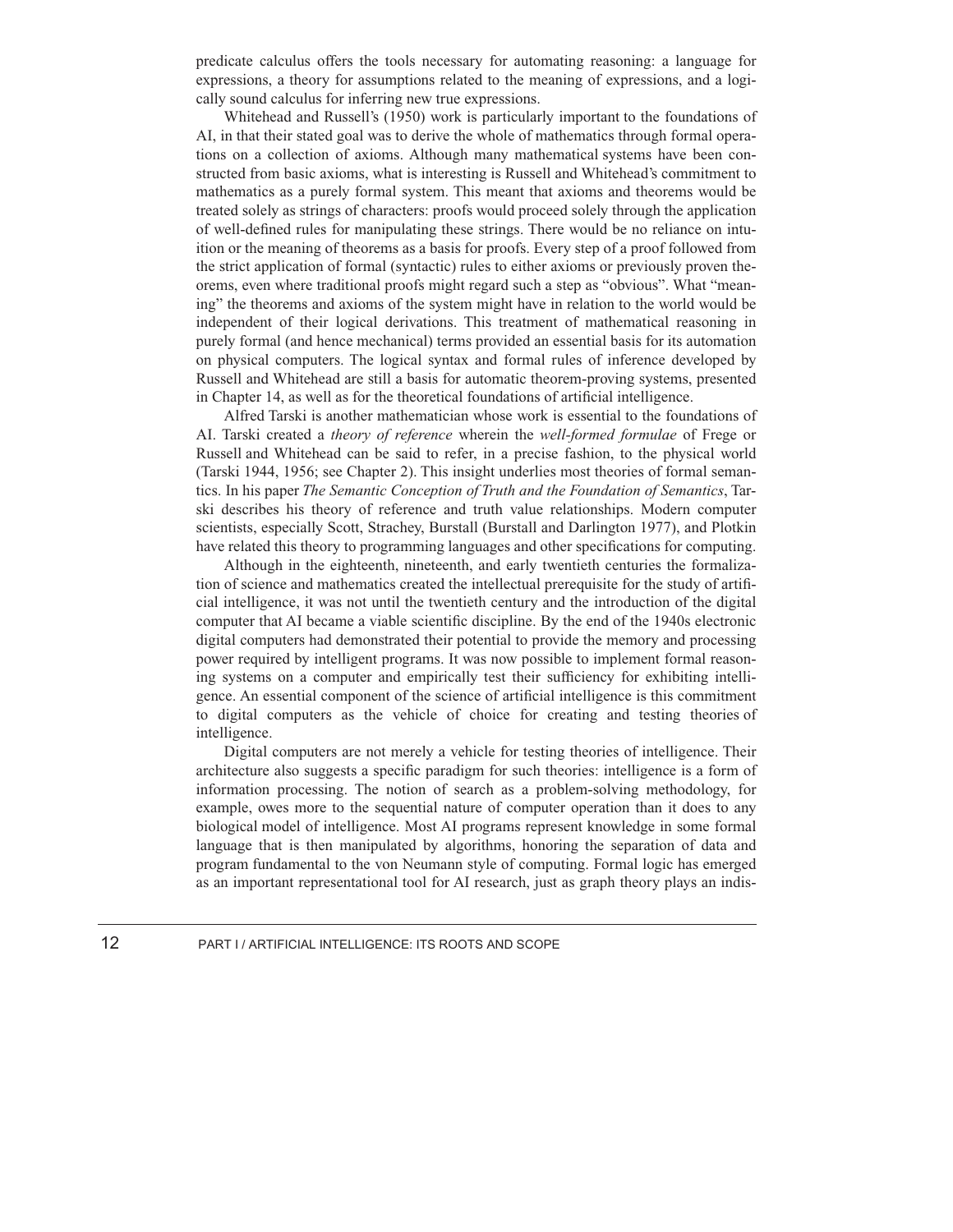pensable role in the analysis of problem spaces as well as providing a basis for semantic networks and similar models of semantic meaning. These techniques and formalisms are discussed in detail throughout the body of this text; we mention them here to emphasize the symbiotic relationship between the digital computer and the theoretical underpinnings of artificial intelligence.

We often forget that the tools we create for our own purposes tend to shape our conception of the world through their structure and limitations. Although seemingly restrictive, this interaction is an essential aspect of the evolution of human knowledge: a tool (and scientific theories are ultimately only tools) is developed to solve a particular problem. As it is used and refined, the tool itself seems to suggest other applications, leading to new questions and, ultimately, the development of new tools.

#### **1.1.4** The Turing Test

One of the earliest papers to address the question of machine intelligence specifically in relation to the modern digital computer was written in 1950 by the British mathematician Alan Turing. *Computing Machinery and Intelligence* (Turing 1950) remains timely in both its assessment of the arguments against the possibility of creating an intelligent computing machine and its answers to those arguments. Turing, known mainly for his contributions to the theory of computability, considered the question of whether or not a machine could actually be made to think. Noting that the fundamental ambiguities in the question itself (what is thinking? what is a machine?) precluded any rational answer, he proposed that the question of intelligence be replaced by a more clearly defined empirical test.

The *Turing test* measures the performance of an allegedly intelligent machine against that of a human being, arguably the best and only standard for intelligent behavior. The test, which Turing called the *imitation game*, places the machine and a human counterpart in rooms apart from a second human being, referred to as the *interrogator* (Figure 1.1). The interrogator is not able to see or speak directly to either of them, does not know which entity is actually the machine, and may communicate with them solely by use of a textual device such as a terminal. The interrogator is asked to distinguish the computer from the human being solely on the basis of their answers to questions asked over this device. If the interrogator cannot distinguish the machine from the human, then, Turing argues, the machine may be assumed to be intelligent.

By isolating the interrogator from both the machine and the other human participant, the test ensures that the interrogator will not be biased by the appearance of the machine or any mechanical property of its voice. The interrogator is free, however, to ask any questions, no matter how devious or indirect, in an effort to uncover the computer's identity. For example, the interrogator may ask both subjects to perform a rather involved arithmetic calculation, assuming that the computer will be more likely to get it correct than the human; to counter this strategy, the computer will need to know when it should fail to get a correct answer to such problems in order to seem like a human. To discover the human's identity on the basis of emotional nature, the interrogator may ask both subjects to respond to a poem or work of art; this strategy will require that the computer have knowledge concerning the emotional makeup of human beings.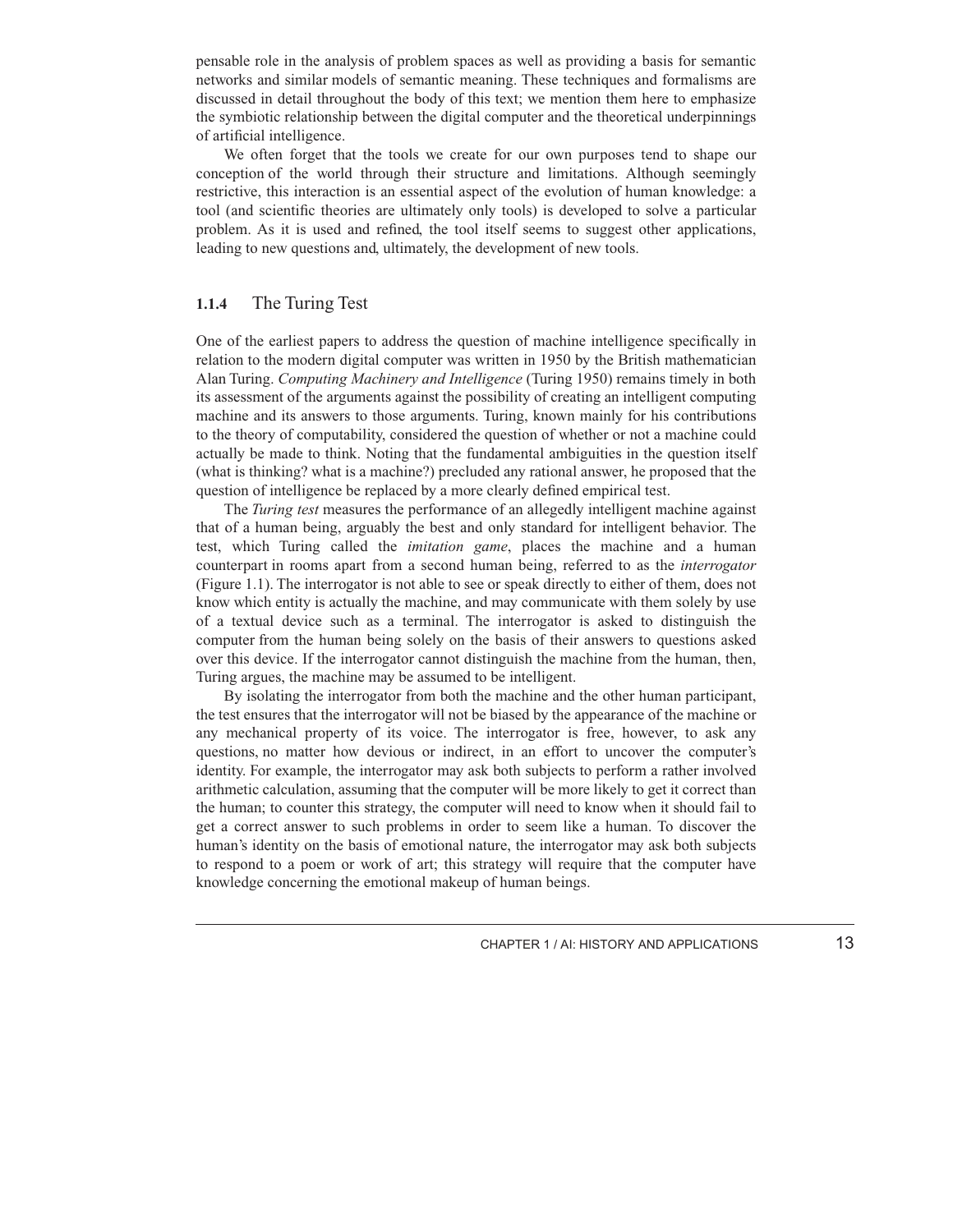

Figure 1.1 The Turing test.

The important features of Turing's test are:

- 1. It attempts to give an objective notion of intelligence, i.e., the behavior of a known intelligent being in response to a particular set of questions. This provides a standard for determining intelligence that avoids the inevitable debates over its "true" nature.
- 2. It prevents us from being sidetracked by such confusing and currently unanswerable questions as whether or not the computer uses the appropriate internal processes or whether or not the machine is actually conscious of its actions.
- 3. It eliminates any bias in favor of living organisms by forcing the interrogator to focus solely on the content of the answers to questions.

Because of these advantages, the Turing test provides a basis for many of the schemes actually used to evaluate modern AI programs. A program that has potentially achieved intelligence in some area of expertise may be evaluated by comparing its performance on a given set of problems to that of a human expert. This evaluation technique is just a variation of the Turing test: a group of humans are asked to blindly compare the performance of a computer and a human being on a particular set of problems. As we will see, this methodology has become an essential tool in both the development and verification of modern expert systems.

The Turing test, in spite of its intuitive appeal, is vulnerable to a number of justifiable criticisms. One of the most important of these is aimed at its bias toward purely symbolic problem-solving tasks. It does not test abilities requiring perceptual skill or manual dexterity, even though these are important components of human intelligence. Conversely, it is sometimes suggested that the Turing test needlessly constrains machine intelligence to fit a human mold. Perhaps machine intelligence is simply different from human intelligence and trying to evaluate it in human terms is a fundamental mistake. Do we really wish a machine would do mathematics as slowly and inaccurately as a human? Shouldn't an intelligent machine capitalize on its own assets, such as a large, fast, reliable memory,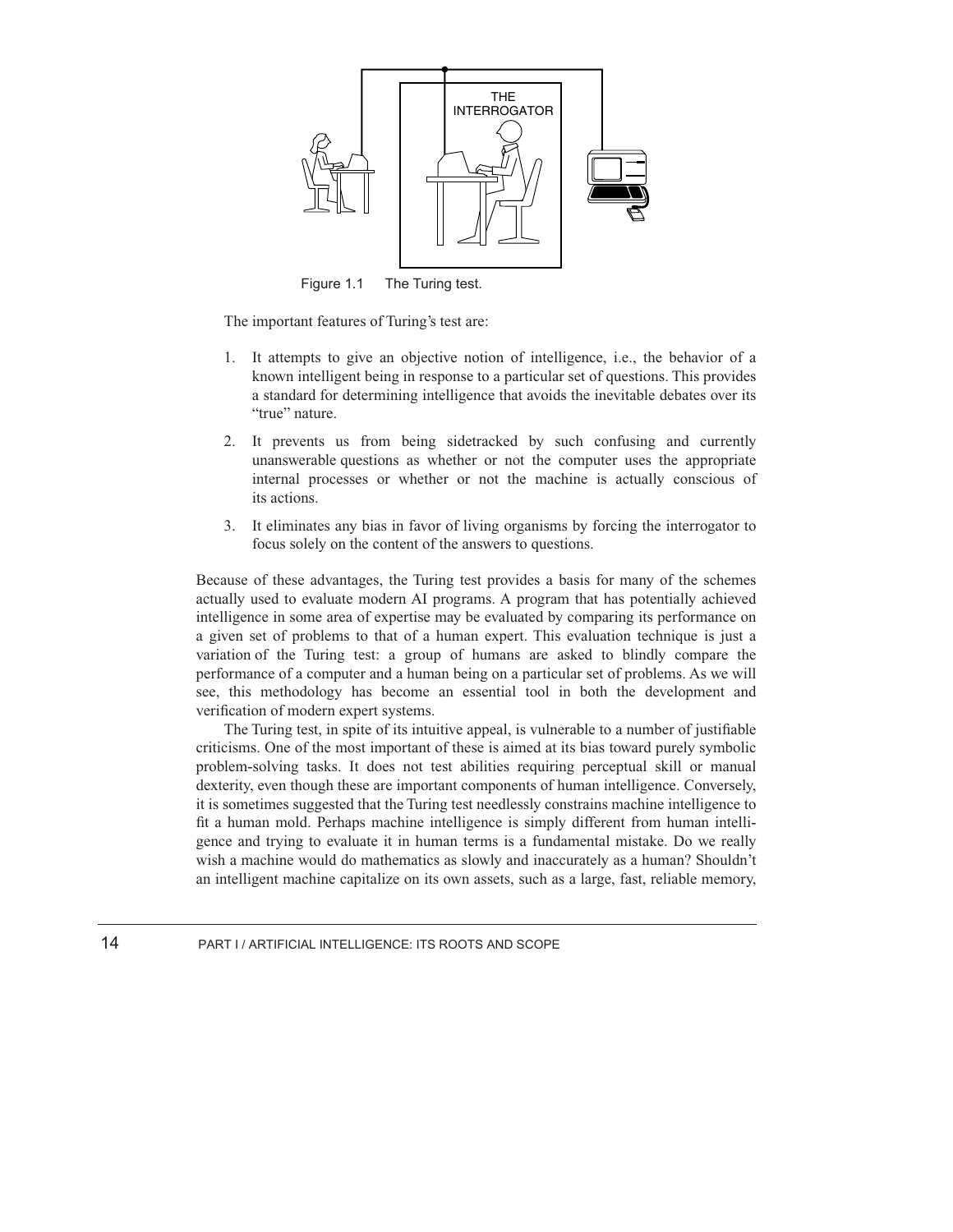rather than trying to emulate human cognition? In fact, a number of modern AI practitioners (e.g., Ford and Hayes 1995) see responding to the full challenge of Turing's test as a mistake and a major distraction to the more important work at hand: developing general theories to explain the mechanisms of intelligence in humans and machines and applying those theories to the development of tools to solve specific, practical problems. Although we agree with the Ford and Hayes concerns in the large, we still see Turing's test as an important component in the verification and validation of modern AI software.

Turing also addressed the very feasibility of constructing an intelligent program on a digital computer. By thinking in terms of a specific model of computation (an electronic discrete state computing machine), he made some well-founded conjectures concerning the storage capacity, program complexity, and basic design philosophy required for such a system. Finally, he addressed a number of moral, philosophical, and scientific objections to the possibility of constructing such a program in terms of an actual technology. The reader is referred to Turing's article for a perceptive and still relevant summary of the debate over the possibility of intelligent machines.

Two of the objections cited by Turing are worth considering further. *Lady Lovelace's Objection*, first stated by Ada Lovelace, argues that computers can only do as they are told and consequently cannot perform original (hence, intelligent) actions. This objection has become a reassuring if somewhat dubious part of contemporary technological folklore. Expert systems (Section 1.2.3 and Chapter 8), especially in the area of diagnostic reasoning, have reached conclusions unanticipated by their designers. Indeed, a number of researchers feel that human creativity can be expressed in a computer program.

The other related objection, the *Argument from Informality of Behavior*, asserts the impossibility of creating a set of rules that will tell an individual exactly what to do under every possible set of circumstances. Certainly, the flexibility that enables a biological intelligence to respond to an almost infinite range of situations in a reasonable if not necessarily optimal fashion is a hallmark of intelligent behavior. While it is true that the control structure used in most traditional computer programs does not demonstrate great flexibility or originality, it is not true that all programs must be written in this fashion. Indeed, much of the work in AI over the past 25 years has been to develop programming languages and models such as production systems, object-based systems, neural network representations, and others discussed in this book that attempt to overcome this deficiency.

Many modern AI programs consist of a collection of modular components, or rules of behavior, that do not execute in a rigid order but rather are invoked as needed in response to the structure of a particular problem instance. Pattern matchers allow general rules to apply over a range of instances. These systems have an extreme flexibility that enables relatively small programs to exhibit a vast range of possible behaviors in response to differing problems and situations.

Whether these systems can ultimately be made to exhibit the flexibility shown by a living organism is still the subject of much debate. Nobel laureate Herbert Simon has argued that much of the originality and variability of behavior shown by living creatures is due to the richness of their environment rather than the complexity of their own internal programs. In *The Sciences of the Artificial*, Simon (1981) describes an ant progressing circuitously along an uneven and cluttered stretch of ground. Although the ant's path seems quite complex, Simon argues that the ant's goal is very simple: to return to its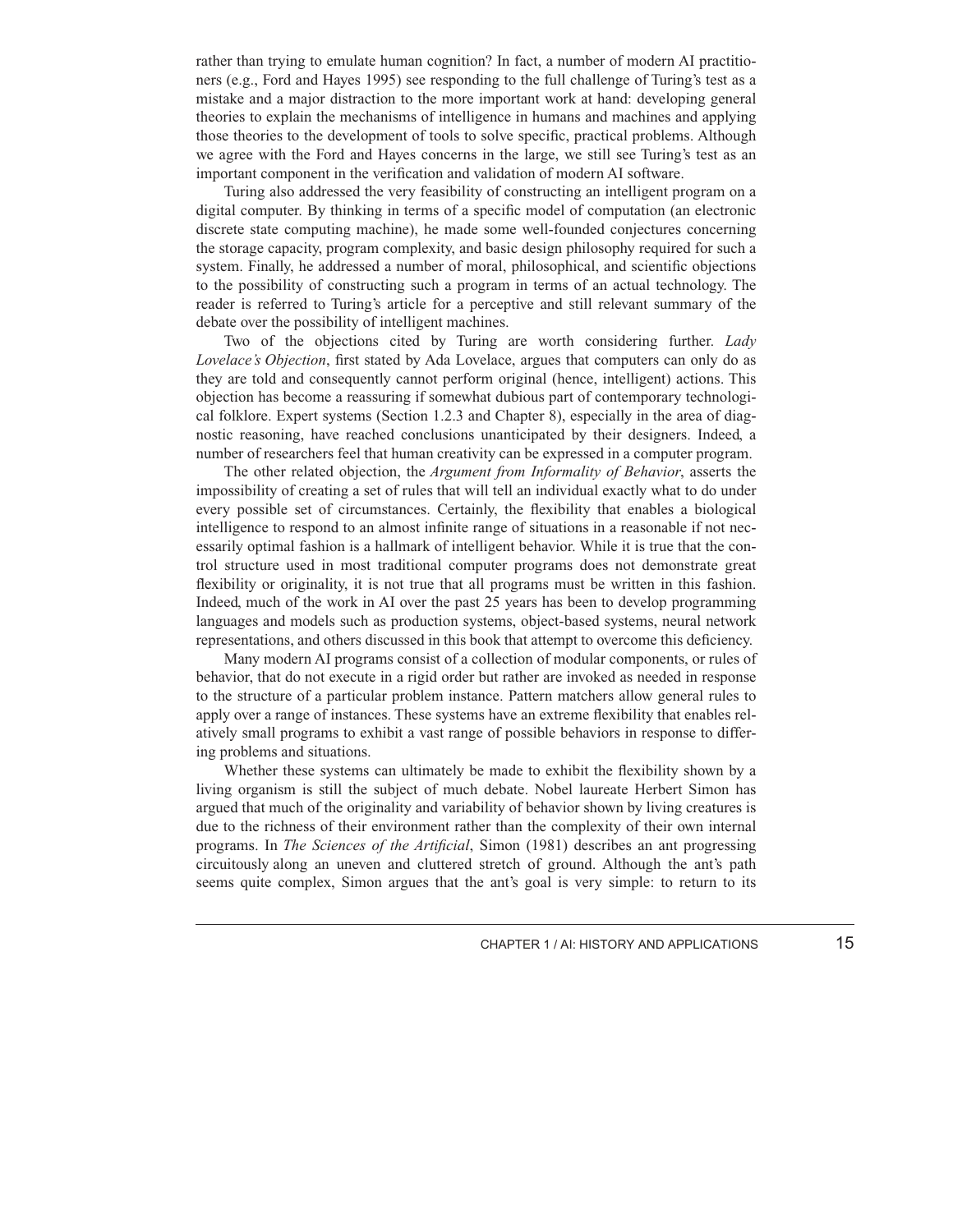colony as quickly as possible. The twists and turns in its path are caused by the obstacles it encounters on its way. Simon concludes that

An ant, viewed as a behaving system, is quite simple. The apparent complexity of its behavior over time is largely a reflection of the complexity of the environment in which it finds itself.

This idea, if ultimately proved to apply to organisms of higher intelligence as well as to such simple creatures as insects, constitutes a powerful argument that such systems are relatively simple and, consequently, comprehensible. It is interesting to note that if one applies this idea to humans, it becomes a strong argument for the importance of culture in the forming of intelligence. Rather than growing in the dark like mushrooms, intelligence seems to depend on an interaction with a suitably rich environment. Culture is just as important in creating humans as human beings are in creating culture. Rather than denigrating our intellects, this idea emphasizes the miraculous richness and coherence of the cultures that have formed out of the lives of separate human beings. In fact, the idea that intelligence emerges from the interactions of individual elements of a society is one of the insights supporting the approach to AI technology presented in the next section.

#### **1.1.5** Biological and Social Models of Intelligence: Agents Theories

So far, we have approached the problem of building intelligent machines from the viewpoint of mathematics, with the implicit belief of logical reasoning as paradigmatic of intelligence itself, as well as with a commitment to "objective" foundations for logical reasoning. This way of looking at knowledge, language, and thought reflects the rationalist tradition of western philosophy, as it evolved through Plato, Galileo, Descartes, Leibniz, and many of the other philosophers discussed earlier in this chapter. It also reflects the underlying assumptions of the Turing test, particularly its emphasis on symbolic reasoning as a test of intelligence, and the belief that a straightforward comparison with human behavior was adequate to confirming machine intelligence.

The reliance on logic as a way of representing knowledge and on logical inference as the primary mechanism for intelligent reasoning are so dominant in Western philosophy that their "truth" often seems obvious and unassailable. It is no surprise, then, that approaches based on these assumptions have dominated the science of artificial intelligence from its inception almost through to the present day.

The latter half of the twentieth century has, however, seen numerous challenges to rationalist philosophy. Various forms of philosophical relativism question the objective basis of language, science, society, and thought itself. Ludwig Wittgenstein's later philosophy (Wittgenstein 1953), has forced us to reconsider the basis on meaning in both natural and formal languages. The work of Godel (Nagel and Newman 1958) and Turing has cast doubt on the very foundations of mathematics itself. Post-modern thought has changed our understanding of meaning and value in the arts and society. Artificial intelligence has not been immune to these criticisms; indeed, the difficulties that AI has encountered in achieving its goals are often taken as evidence of the failure of the rationalist viewpoint (Winograd and Flores 1986, Lakoff and Johnson 1999, Dennett 2005).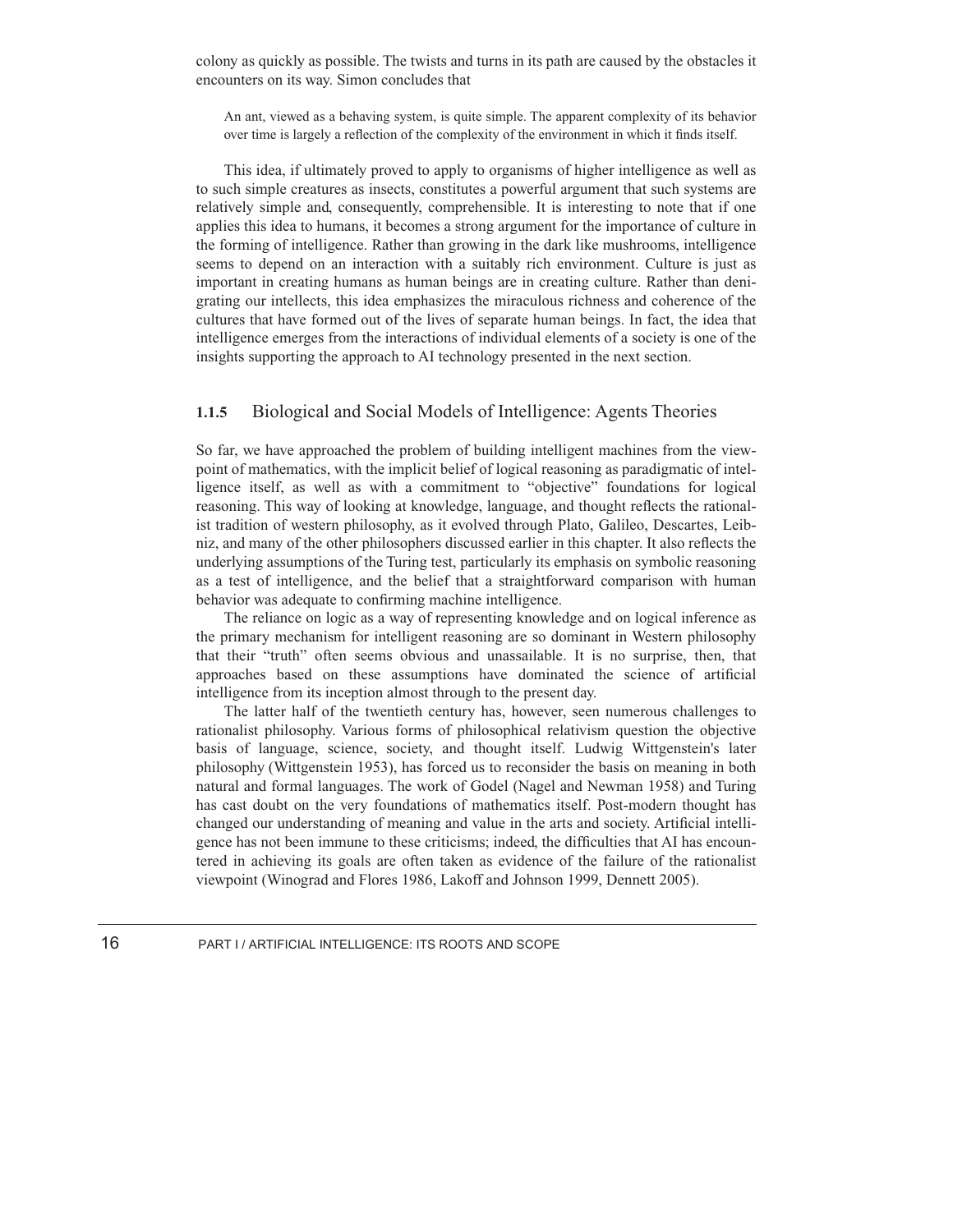Two philosophical traditions, that of Wittgenstein (1953) as well as that of Husserl (1970, 1972) and Heidegger (1962) are central to this reappraisal of the Western philosophical tradition. In his later work, Wittgenstein questioned many of the assumptions of the rationalist tradition, including the foundations of language, science, and knowledge. Human language was a major focus of Wittgenstein's analysis: he challenged the notion that language derived its meaning from any sort of objective foundation.

For Wittgenstein, as well as the speech act theory developed by Austin (1962) and his followers (Grice 1975, Searle 1969), the meaning of any utterance depends on its being situated in a human, cultural context. Our understanding of the meaning of the word "chair", for example, is dependent on having a physical body that conforms to a sitting posture and the cultural conventions for using chairs. When, for example, is a large, flat rock a chair? Why is it odd to refer to the throne of England as a chair? What is the difference between a human being's understanding of a chair and that of a dog or cat, incapable of sitting in the human sense? Based on his attacks on the foundations of meaning, Wittgenstein argued that we should view the use of language in terms of choices made and actions taken in a shifting cultural context. Wittgenstein even extended his criticisms to science and mathematics, arguing that they are just as much social constructs as is language use.

Husserl (1970, 1972), the father of phenomenology, was committed to abstractions as rooted in the concrete *Lebenswelt* or *life-world*: a rationalist model was very much secondary to the concrete world that supported it. For Husserl, as well as for his student Heidegger (1962), and their proponent Merleau-Ponty (1962), intelligence was not knowing what was true, but rather knowing how to cope in a world that was constantly changing and evolving. Gadamer (1976) also contributed to this tradition. For the existentialist/ phenomenologist, intelligence is seen as survival in the world, rather than as a set of logical propositions about the world (combined with some inferencing scheme).

Many authors, for example Dreyfus and Dreyfus (1985) and Winograd and Flores (1986), have drawn on Wittgenstein's and the Husserl/Heidegger work in their criticisms of AI. Although many AI practitioners continue developing the rational/logical agenda, also known as *GOFAI*, or *Good Old Fashioned AI*, a growing number of researchers in the field have incorporated these criticisms into new and exciting models of intelligence. In keeping with Wittgenstein's emphasis on the anthropological and cultural roots of knowledge, they have turned to social, sometimes referred to as *agent-based* or *situated*, models of intelligent behavior for their inspiration.

As an example of an alternative to a logic-based approach, research in connectionist learning (Section 1.2.9 and Chapter 11) de-emphasizes logic and the functioning of the rational mind in an effort to achieve intelligence by modeling the architecture of the physical brain. Neural models of intelligence emphasize the brain's ability to adapt to the world in which it is situated by modifying the relationships between individual neurons. Rather than representing knowledge in explicit logical sentences, they capture it implicitly, as a property of patterns of relationships.

Another biologically based model of intelligence takes its inspiration from the processes by which entire species adapt to their surroundings. Work in artificial life and genetic algorithms (Chapter 12) applies the principles of biological evolution to the problems of finding solutions to difficult problems. These programs do not solve problems by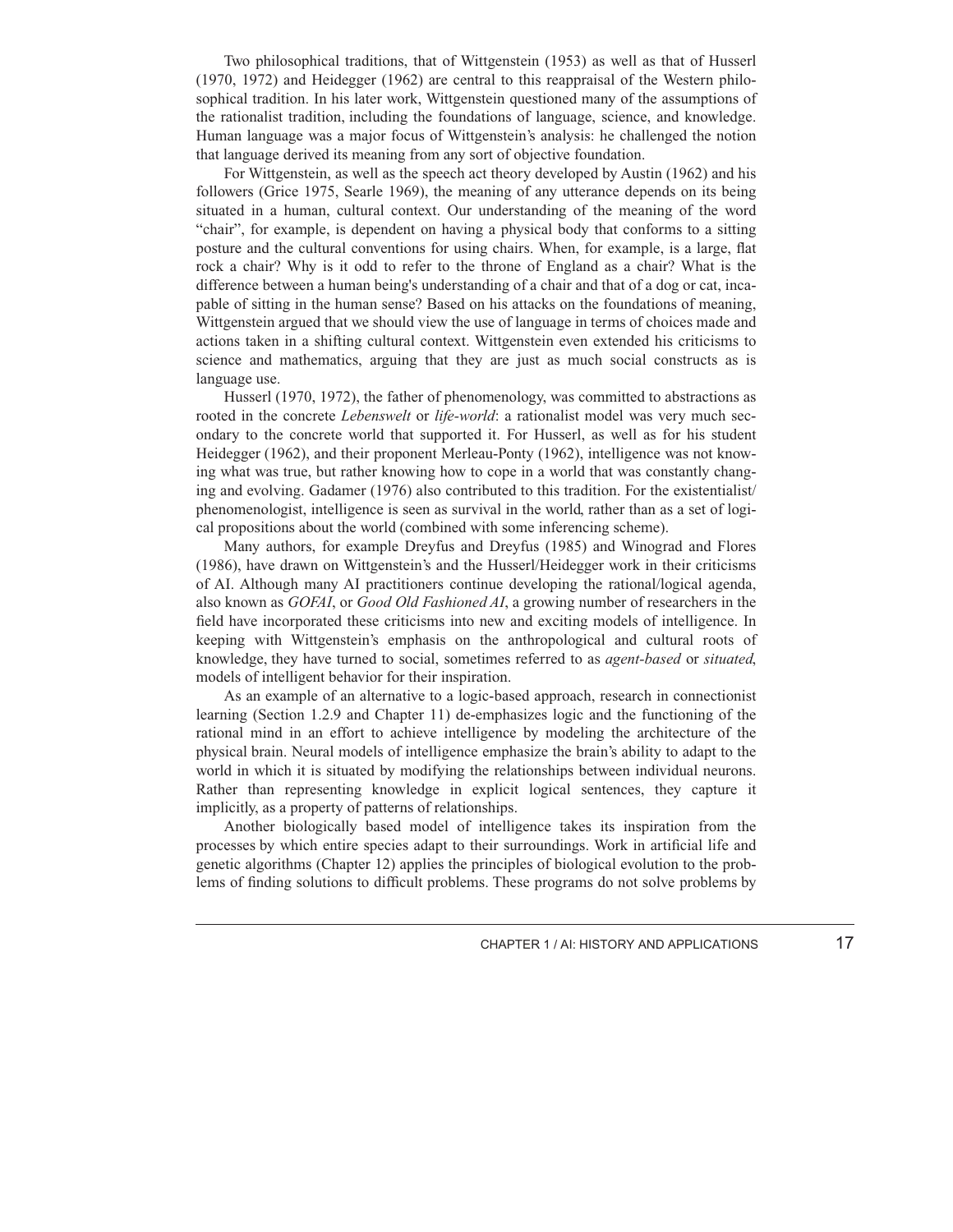reasoning logically about them; rather, they spawn populations of competing candidate solutions and drive them to evolve ever better solutions through a process patterned after biological evolution: poor candidate solutions tend to die out, while those that show the promise for solving a problem survive and reproduce by constructing new solutions out of components of their successful parents.

Social systems provide another metaphor for intelligence in that they exhibit global behaviors that enable them to solve problems that would confound any of their individual members. For example, although no individual could accurately predict the number of loaves of bread to be consumed in New York City on a given day, the entire system of New York bakeries does an excellent job of keeping the city stocked with bread, and doing so with minimal waste. The stock market does an excellent job of setting the relative values of hundreds of companies, even though each individual investor has only limited knowledge of a few companies. A final example comes from modern science. Individuals located in universities, industry, or government environments focus on common problems. With conferences and journals as the main communication media, problems important to society at large are attacked and solved by individual agents working semi-independently, although progress in many instances is also driven by funding agencies.

These examples share two themes: first, the view of intelligence as rooted in culture and society and, as a consequence, emergent. The second theme is that intelligence is reflected by the collective behaviors of large numbers of very simple interacting, semiautonomous individuals, or *agents*. Whether these agents are neural cells, individual members of a species, or a single person in a society, their interactions produce intelligence.

What are the main themes supporting an agent-oriented and emergent view of intelligence? They include:

- 1. Agents are autonomous or semi-autonomous. That is, each agent has certain responsibilities in problem solving with little or no knowledge of either what other agents do or how they do it. Each agent does its own independent piece of the problem solving and either produces a result itself (does something) or reports results back to others in the community (communicating agent).
- 2. Agents are "situated." Each agent is sensitive to its own surrounding environment and (usually) has no knowledge of the full domain of all agents. Thus, an agent's knowledge is limited to the tasks to hand: "the-file-I'm-processing" or "the-wall-next-to-me" with no knowledge of the total range of files or physical constraints in the problem solving task.
- 3. Agents are interactional. That is, they form a collection of individuals that cooperate on a particular task. In this sense they may be seen as a "society" and, as with human society, knowledge, skills, and responsibilities, even when seen as collective, are distributed across the population of individuals.
- 4. The society of agents is structured. In most views of agent-oriented problem solving, each individual, although having its own unique environment and skill set, will coordinate with other agents in the overall problem solving. Thus, a final solution will not only be seen as collective, but also as cooperative.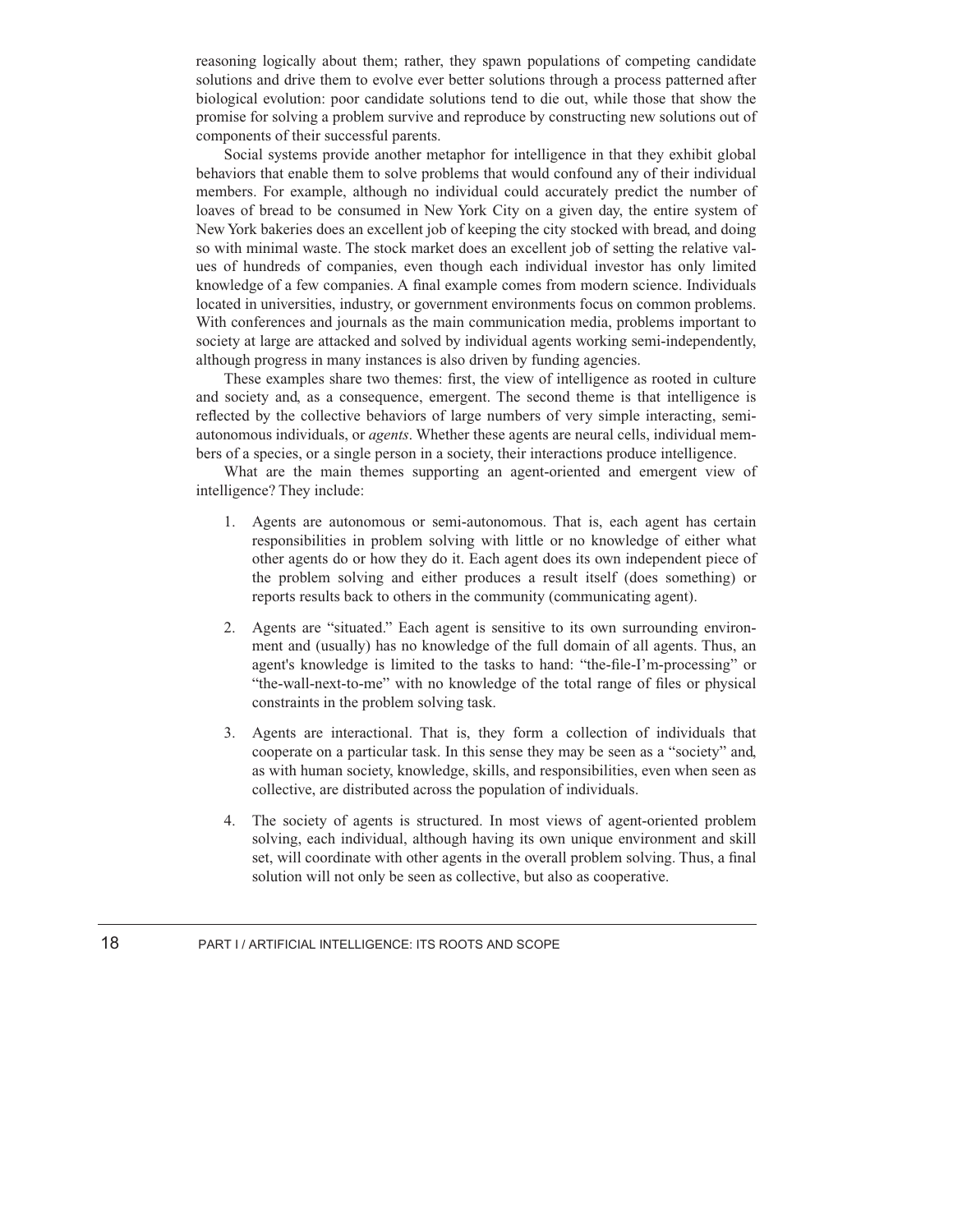5. Finally, the phenomenon of intelligence in this environment is "emergent." Although individual agents are seen as possessing sets of skills and responsibilities, the overall cooperative result can be viewed as greater than the sum of its individual contributors. Intelligence is seen as a phenomenon resident in and emerging from a society and not just a property of an individual agent.

Based on these observations, we define an agent as an element of a society that can perceive (often limited) aspects of its environment and affect that environment either directly or through cooperation with other agents. Most intelligent solutions require a variety of agents. These include rote agents, that simply capture and communicate pieces of information, coordination agents that can support the interactions between other agents, search agents that can examine multiple pieces of information and return some chosen bit of it, learning agents that can examine collections of information and form concepts or generalizations, and decision agents that can both dispatch tasks and come to conclusions in the light of limited information and processing. Going back to an older definition of intelligence, agents can be seen as the mechanisms supporting decision making in the context of limited processing resources.

The main requisites for designing and building such a society are:

- 1. structures for the representation of information,
- 2. strategies for the search through alternative solutions, and
- 3. the creation of architectures that can support the interaction of agents.

The remaining chapters of our book, especially Section 7.4, include prescriptions for the construction of support tools for this society of agents, as well as many examples of agentbased problem solving.

Our preliminary discussion of the possibility of a theory of automated intelligence is in no way intended to overstate the progress made to date or minimize the work that lies ahead. As we emphasize throughout this book, it is important to be aware of our limitations and to be honest about our successes. For example, there have been only limited results with programs that in any interesting sense can be said to "learn". Our accomplishments in modeling the semantic complexities of a natural language such as English have also been very modest. Even fundamental issues such as organizing knowledge or fully managing the complexity and correctness of very large computer programs (such as large knowledge bases) require considerable further research. Knowledge-based systems, though they have achieved marketable engineering successes, still have many limitations in the quality and generality of their reasoning. These include their inability to perform *commonsense reasoning* or to exhibit knowledge of rudimentary physical reality, such as how things change over time.

But we must maintain a reasonable perspective. It is easy to overlook the accomplishments of artificial intelligence when honestly facing the work that remains. In the next section, we establish this perspective through an overview of several important areas of artificial intelligence research and development.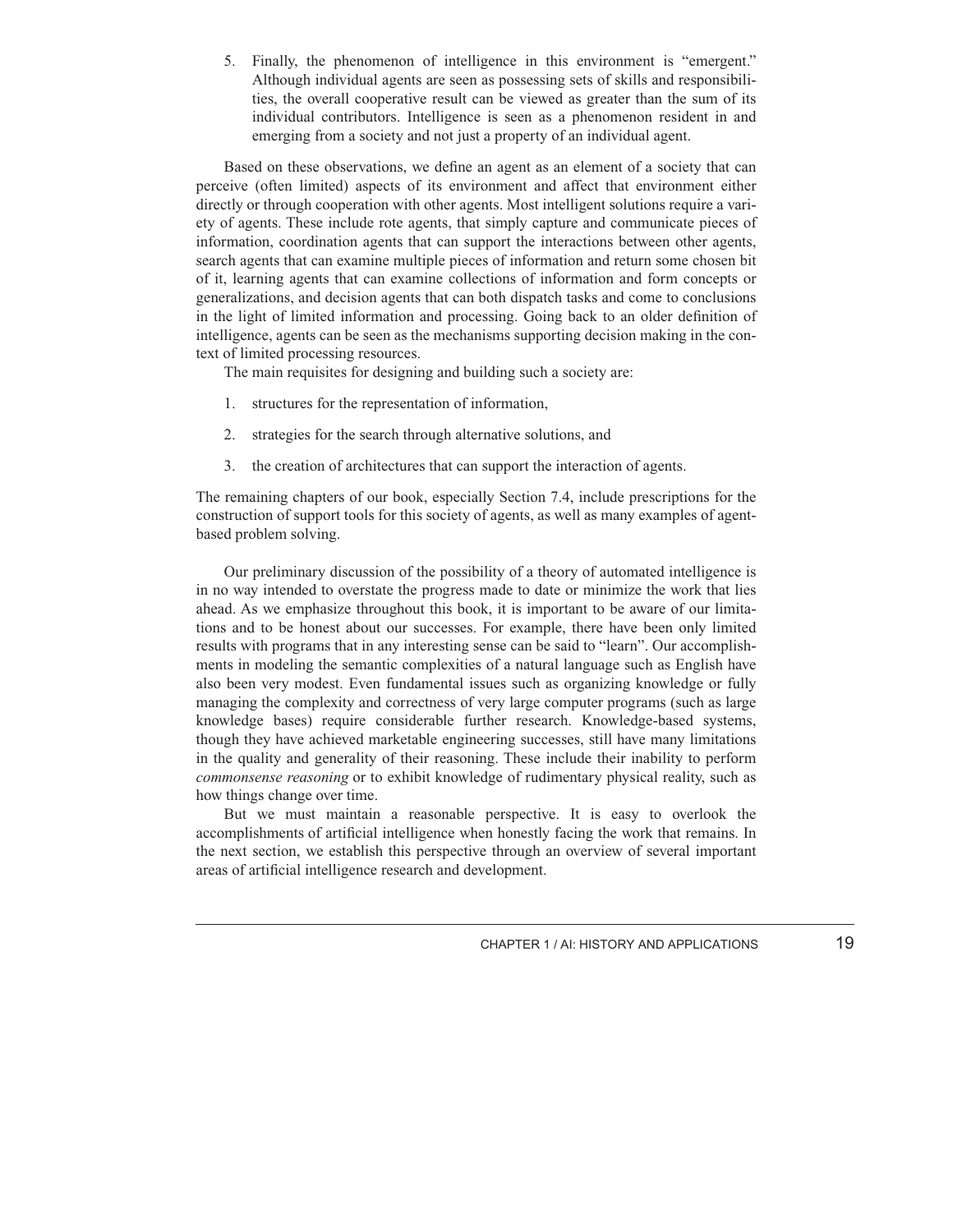## **1.2** Overview of AI Application Areas

*The Analytical Engine has no pretensions whatever to originate anything. It can do whatever we know how to order it to perform.* 

—ADA BYRON, *Countess of Lovelace*

*I'm sorry Dave; I can't let you do that.* 

—HAL 9000 in *2001: A Space Odyssey* by Arthur C. Clarke

We now return to our goal of defining artificial intelligence through an examination of the ambitions and accomplishments of workers in the field. The two most fundamental concerns of AI researchers are *knowledge representation* and *search*. The first of these addresses the problem of capturing in a language, i.e., one suitable for computer manipulation, the full range of knowledge required for intelligent behavior. Chapter 2 introduces predicate calculus as a language for describing the properties and relationships among objects in problem domains that require qualitative reasoning rather than arithmetic calculations for their solutions. Later, Section III discusses the tools that artificial intelligence has developed for representing the ambiguities and complexities of areas such as commonsense reasoning and natural language understanding.

Search is a problem-solving technique that systematically explores a space of *problem states*, *i.e.*, successive and alternative stages in the problem-solving process. Examples of problem states might include the different board configurations in a game or intermediate steps in a reasoning process. This space of alternative solutions is then searched to find an answer. Newell and Simon (1976) have argued that this is the essential basis of human problem solving. Indeed, when a chess player examines the effects of different moves or a doctor considers a number of alternative diagnoses, they are searching among alternatives. The implications of this model and techniques for its implementation are discussed in Chapters 3, 4, 6, and 16. The auxiliary material for this book (see Preface) offers Lisp, Prolog, and Java implementations of these algorithms.

Like most sciences, AI is decomposed into a number of subdisciplines that, while sharing an essential approach to problem solving, have concerned themselves with different applications. In this section we outline several of these major application areas and their contributions to artificial intelligence as a whole.

#### **1.2.1** Game Playing

Much of the early research in state space search was done using common board games such as checkers, chess, and the 15-puzzle. In addition to their inherent intellectual appeal, board games have certain properties that made them ideal subjects for research. Most games are played using a well-defined set of rules: this makes it easy to generate the search space and frees the researcher from many of the ambiguities and complexities inherent in less structured problems. The board configurations used in playing games are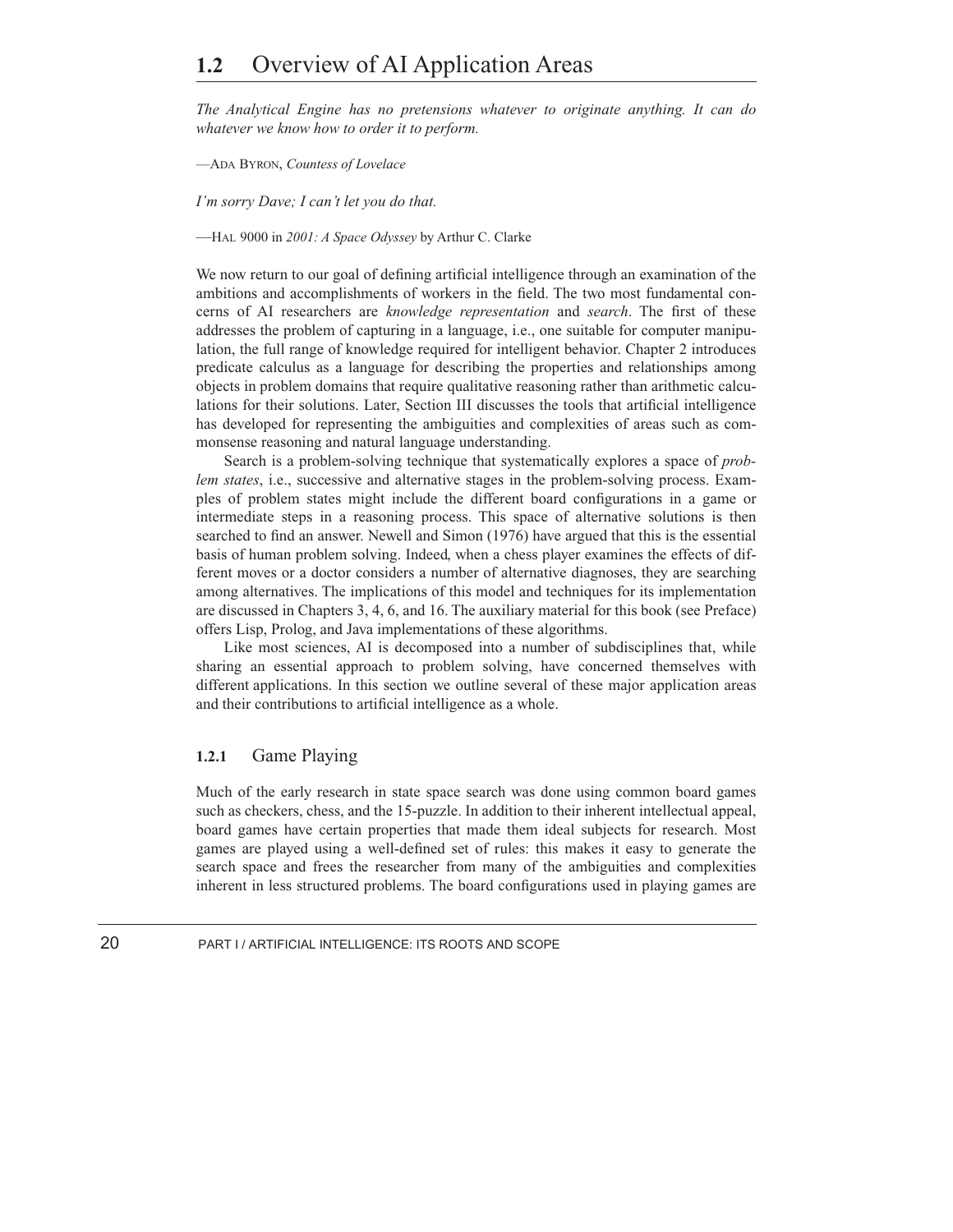easily represented on a computer, requiring none of the complex formalisms needed to capture the semantic subtleties of more complex problem domains. As games are easily played, testing a game-playing program presents no financial or ethical burden. State space search, the paradigm underlying most game-playing research, is presented in Chapters 3 and 4.

Games can generate extremely large search spaces. These are large and complex enough to require powerful techniques for determining what alternatives to explore in the problem space. These techniques are called *heuristics* and constitute a major area of AI research. A heuristic is a useful but potentially fallible problem-solving strategy, such as checking to make sure that an unresponsive appliance is plugged in before assuming that it is broken or to castle in order to try and protect your king from capture in a chess game. Much of what we commonly call intelligence seems to reside in the heuristics used by humans to solve problems.

Because most of us have some experience with these simple games, it is possible to devise and test the effectiveness of our own heuristics. We do not need to find and consult an expert in some esoteric problem area such as medicine or mathematics (chess is an obvious exception to this rule). For these reasons, games provide a rich domain for the study of heuristic search. Chapter 4 introduces heuristics using these simple games. Game-playing programs, in spite of their simplicity, offer their own challenges, including an opponent whose moves may not be deterministically anticipated, Chapters 5 and 9, and the need to consider psychological as well as tactical factors in game strategy.

Recent successes in computer-based game playing include world championships in backgammon and chess. It is also interesting to note that in 2007 the full state space for the game of checkers was mapped out, allowing it to be from the first move, deterministic!

#### **1.2.2** Automated Reasoning and Theorem Proving

We could argue that automatic theorem proving is the oldest branch of artificial intelligence, tracing its roots back through Newell and Simon's Logic Theorist (Newell and Simon 1963*a*) and General Problem Solver (Newell and Simon 1963*b*), through Russell and Whitehead's efforts to treat all of mathematics as the purely formal derivation of theorems from basic axioms, to its origins in the writings of Babbage and Leibniz. In any case, it has certainly been one of the most fruitful branches of the field. Theorem-proving research was responsible for much of the early work in formalizing search algorithms and developing formal representation languages such as the predicate calculus (Chapter 2) and the logic programming language Prolog.

Most of the appeal of automated theorem proving lies in the rigor and generality of logic. Because it is a formal system, logic lends itself to automation. A wide variety of problems can be attacked by representing the problem description and relevant background information as logical axioms and treating problem instances as theorems to be proved. This insight is the basis of work in automatic theorem proving and mathematical reasoning systems (Chapter 14).

Unfortunately, early efforts at writing theorem provers failed to develop a system that could consistently solve complicated problems. This was due to the ability of any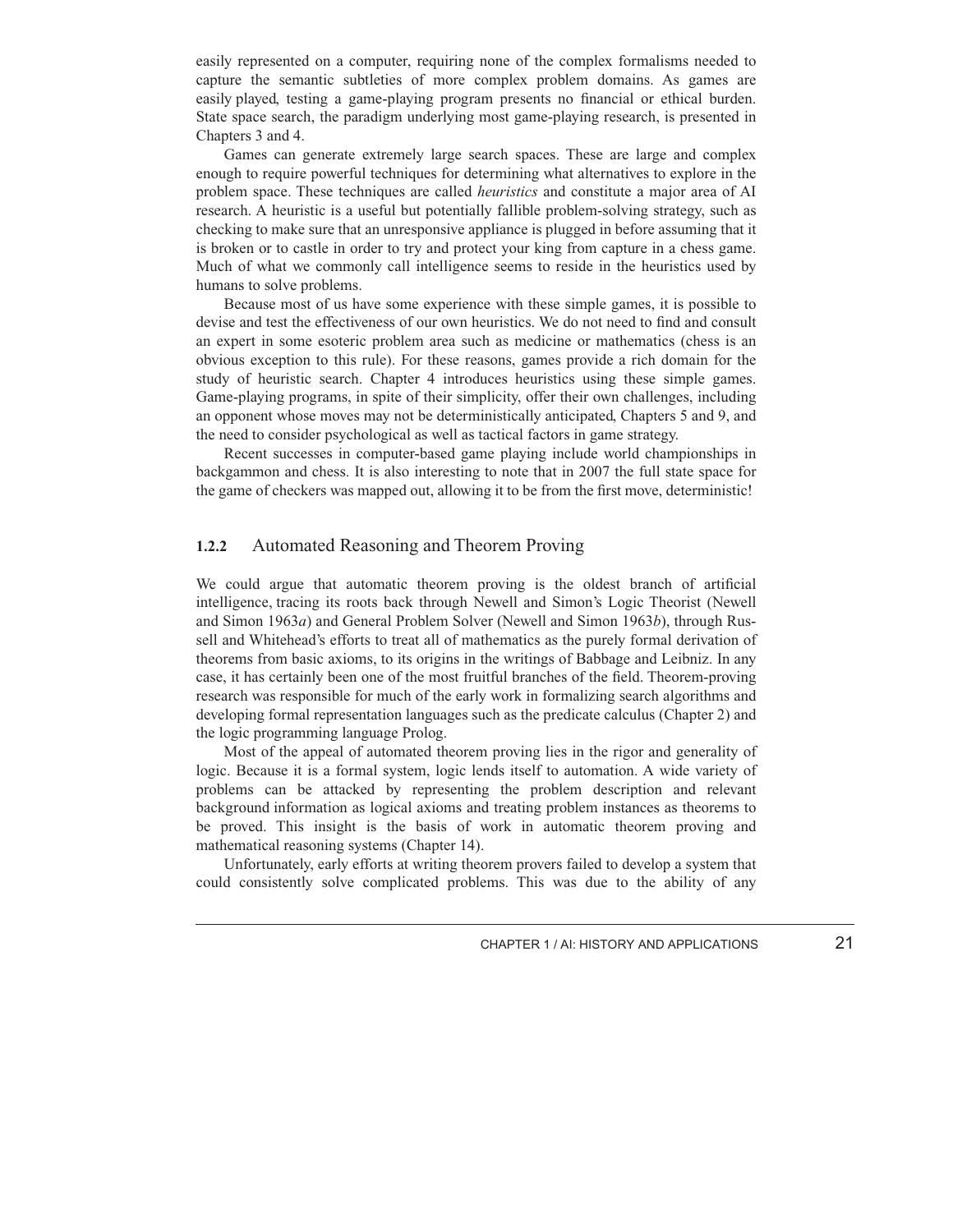reasonably complex logical system to generate an infinite number of provable theorems: without powerful techniques (heuristics) to guide their search, automated theorem provers proved large numbers of irrelevant theorems before stumbling onto the correct one. In response to this inefficiency, many argue that purely formal, syntactic methods of guiding search are inherently incapable of handling such a huge space and that the only alternative is to rely on the informal, *ad hoc* strategies that humans seem to use in solving problems. This is the approach underlying the development of expert systems (Chapter 8), and it has proved to be a fruitful one.

Still, the appeal of reasoning based in formal mathematical logic is too strong to ignore. Many important problems such as the design and verification of logic circuits, verification of the correctness of computer programs, and control of complex systems seem to respond to such an approach. In addition, the theorem-proving community has enjoyed success in devising powerful solution heuristics that rely solely on an evaluation of the syntactic form of a logical expression, and as a result, reducing the complexity of the search space without resorting to the *ad hoc* techniques used by most human problem solvers.

Another reason for the continued interest in automatic theorem provers is the realization that such a system does not have to be capable of independently solving extremely complex problems without human assistance. Many modern theorem provers function as intelligent assistants, letting humans perform the more demanding tasks of decomposing a large problem into subproblems and devising heuristics for searching the space of possible proofs. The theorem prover then performs the simpler but still demanding task of proving lemmas, verifying smaller conjectures, and completing the formal aspects of a proof outlined by its human associate (Boyer and Moore 1979, Bundy 1988, Veroff 1997, Veroff and Spinks 2006).

#### **1.2.3** Expert Systems

One major insight gained from early work in problem solving was the importance of domain-specific knowledge. A doctor, for example, is not effective at diagnosing illness solely because she possesses some innate general problem-solving skill; she is effective because she knows a lot about medicine. Similarly, a geologist is effective at discovering mineral deposits because he is able to apply a good deal of theoretical and empirical knowledge about geology to the problem at hand. Expert knowledge is a combination of a theoretical understanding of the problem and a collection of heuristic problem-solving rules that experience has shown to be effective in the domain. Expert systems are constructed by obtaining this knowledge from a human expert and coding it into a form that a computer may apply to similar problems.

This reliance on the knowledge of a human domain expert for the system's problem solving strategies is a major feature of expert systems. Although some programs are written in which the designer is also the source of the domain knowledge, it is far more typical to see such programs growing out of a collaboration between a domain expert such as a doctor, chemist, geologist, or engineer and a separate artificial intelligence specialist. The domain expert provides the necessary knowledge of the problem domain through a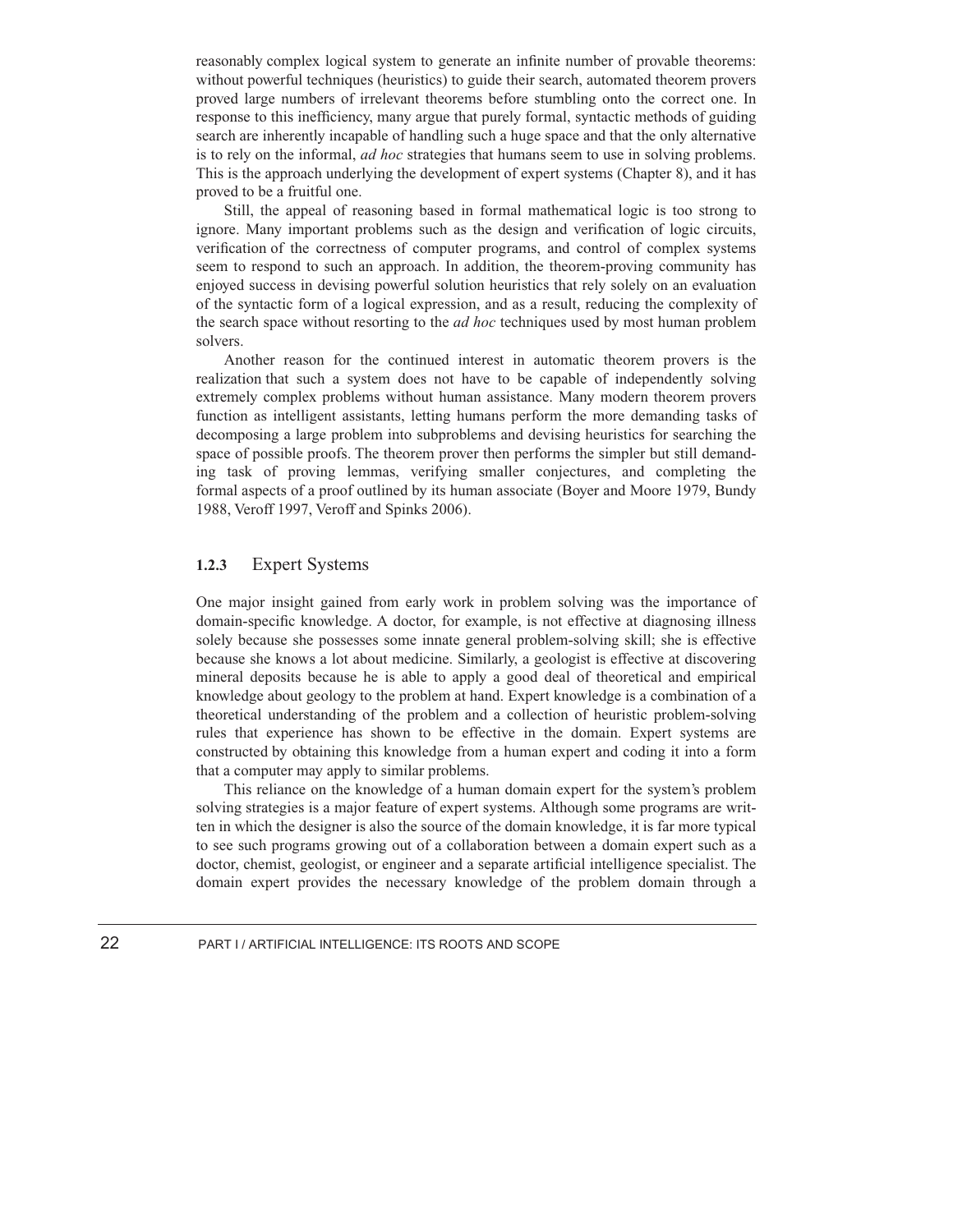general discussion of her problem-solving methods and by demonstrating those skills on a carefully chosen set of sample problems. The AI specialist, or *knowledge engineer*, as expert systems designers are often known, is responsible for implementing this knowledge in a program that is both effective and seemingly intelligent in its behavior. Once such a program has been written, it is necessary to refine its expertise through a process of giving it example problems to solve, letting the domain expert criticize its behavior, and making any required changes or modifications to the program's knowledge. This process is repeated until the program has achieved the desired level of performance.

One of the earliest systems to exploit domain-specific knowledge in problem solving was DENDRAL, developed at Stanford in the late 1960s (Lindsay et al. 1980). DEN-DRAL was designed to infer the structure of organic molecules from their chemical formulas and mass spectrographic information about the chemical bonds present in the molecules. Because organic molecules tend to be very large, the number of possible structures for these molecules tends to be huge. DENDRAL addresses the problem of this large search space by applying the heuristic knowledge of expert chemists to the structure elucidation problem. DENDRAL's methods proved remarkably effective, routinely finding the correct structure out of millions of possibilities after only a few trials. The approach has proved so successful that descendants extensions of DENDRAL are currently used in chemical and pharmaceutical laboratories throughout the world.

Whereas DENDRAL was one of the first programs to effectively use domain-specific knowledge to achieve expert performance, MYCIN established the methodology of contemporary expert systems (Buchanan and Shortliffe 1984). MYCIN uses expert medical knowledge to diagnose and prescribe treatment for spinal meningitis and bacterial infections of the blood. MYCIN, developed at Stanford in the mid-1970s, was one of the first programs to address the problems of reasoning with uncertain or incomplete information. MYCIN provided clear and logical explanations of its reasoning, used a control structure appropriate to the specific problem domain, and identified criteria to reliably evaluate its performance. Many of the expert system development techniques currently in use were first developed in the MYCIN project (Chapter 8).

Other early expert systems include the PROSPECTOR program for determining the probable location and type of ore deposits based on geological information about a site (Duda et al. 1979*a*, 1979*b*), the INTERNIST program for performing diagnosis in the area of internal medicine, the Dipmeter Advisor for interpreting the results of oil well drilling logs (Smith and Baker 1983), and XCON for configuring VAX computers. XCON was developed in 1981, and at one time every VAX sold by Digital Equipment Corporation was configured by that software. Numerous other expert systems are currently solving problems in areas such as medicine, education, business, design, and science (Waterman 1986, Durkin 1994). See also current proceedings of the Inovative Applications of Artificial Intelligence (IAAI) Confersnces.

It is interesting to note that most expert systems have been written for relatively specialized, expert level domains. These domains are generally well studied and have clearly defined problem-solving strategies. Problems that depend on a more loosely defined notion of "common sense" are much more difficult to solve by these means. In spite of the promise of expert systems, it would be a mistake to overestimate the ability of this technology. Current deficiencies include: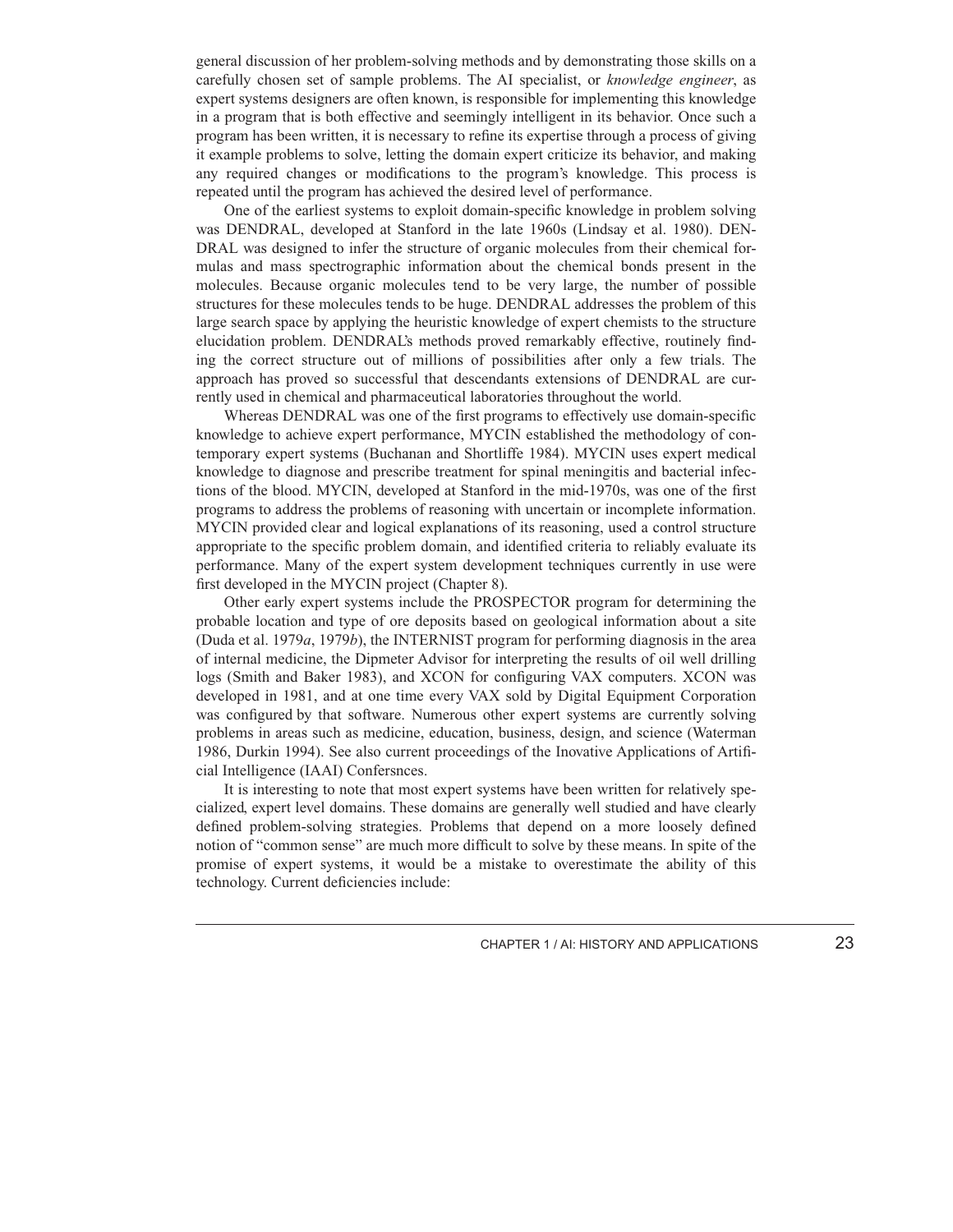- 1. Difficulty in capturing "deep" knowledge of the problem domain. MYCIN, for example, lacks any real knowledge of human physiology. It does not know what blood does or the function of the spinal cord. Folklore has it that once, when selecting a drug for treatment of meningitis, MYCIN asked whether the patient was pregnant, even though it had been told that the patient was male. Whether this actually occurred or not, it does illustrate the potential narrowness of knowledge in expert systems.
- 2. Lack of robustness and flexibility. If humans are presented with a problem instance that they cannot solve immediately, they can generally return to an examination of first principles and come up with some strategy for attacking the problem. Expert systems generally lack this ability.
- 3. Inability to provide deep explanations. Because expert systems lack deep knowledge of their problem domains, their explanations are generally restricted to a description of the steps they took in finding a solution. For example, they often cannot tell "why" a certain approach was taken.
- 4. Difficulties in verification. Though the correctness of any large computer system is difficult to prove, expert systems are particularly difficult to verify. This is a serious problem, as expert systems technology is being applied to critical applications such as air traffic control, nuclear reactor operations, and weapons systems.
- 5. Little learning from experience. Current expert systems are handcrafted; once the system is completed, its performance will not improve without further attention from its programmers, leading to doubts about the intelligence of such systems.

In spite of these limitations, expert systems have proved their value in a number of important applications. Expert systems are a major topic in this text and are discussed in Chapters 7 and 8. Current applications can often be found in the proceedings of the Inovative Applications of Artificial Intelligence (IAAI) conferences.

#### **1.2.4** Natural Language Understanding and Semantics

One of the long-standing goals of artificial intelligence is the creation of programs that are capable of understanding and generating human language. Not only does the ability to use and understand natural language seem to be a fundamental aspect of human intelligence, but also its successful automation would have an incredible impact on the usability and effectiveness of computers themselves. Much effort has been put into writing programs that understand natural language. Although these programs have achieved success within restricted contexts, systems that can use natural language with the flexibility and generality that characterize human speech are beyond current methodologies.

Understanding natural language involves much more than parsing sentences into their individual parts of speech and looking those words up in a dictionary. Real understanding depends on extensive background knowledge about the domain of discourse and the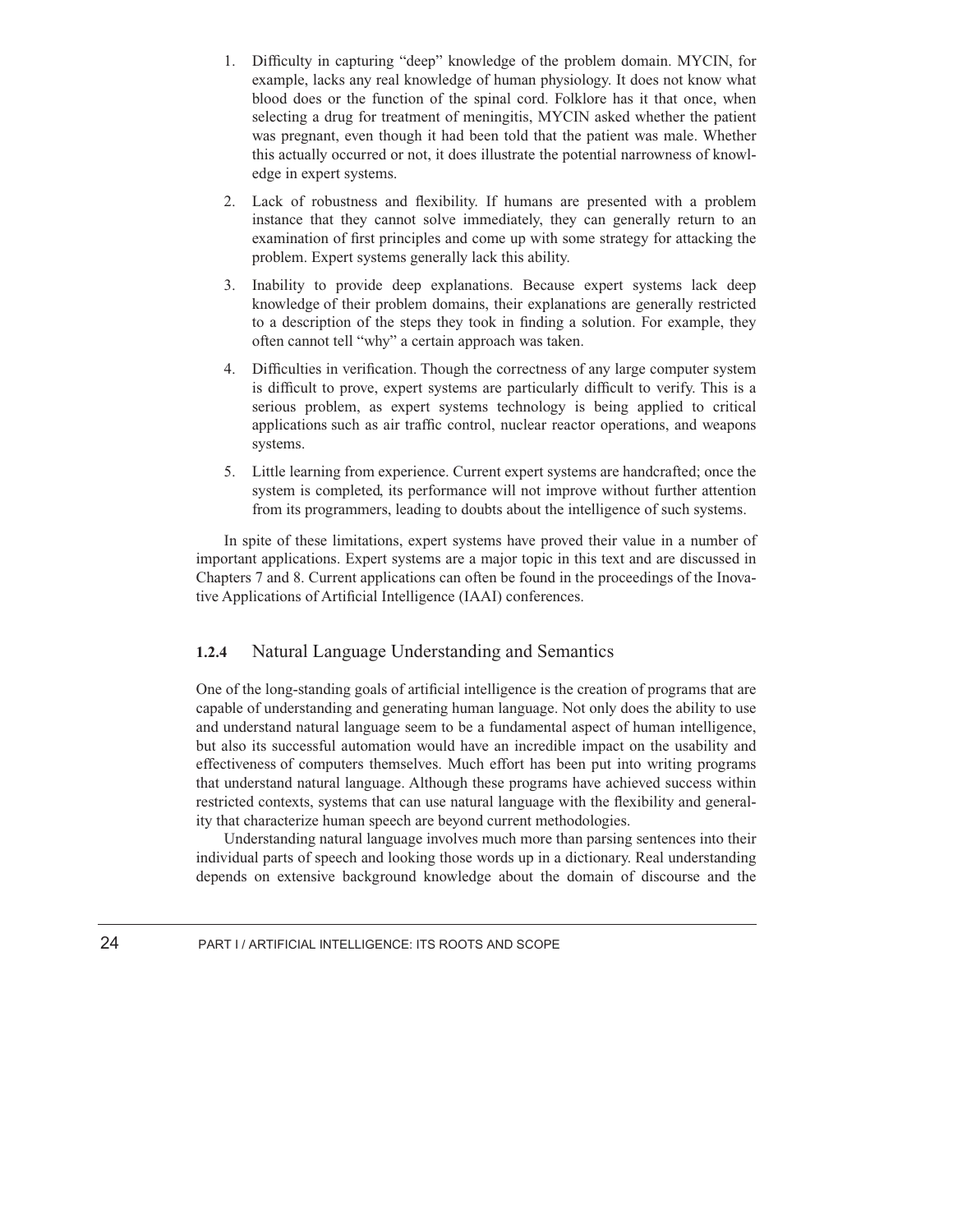idioms used in that domain as well as an ability to apply general contextual knowledge to resolve the omissions and ambiguities that are a normal part of human speech.

Consider, for example, the difficulties in carrying on a conversation about baseball with an individual who understands English but knows nothing about the rules, players, or history of the game. Could this person possibly understand the meaning of the sentence: "With none down in the top of the ninth and the go-ahead run at second, the manager called his relief from the bull pen"? Even though all of the words in the sentence may be individually understood, this sentence would be gibberish to even the most intelligent non-baseball fan.

The task of collecting and organizing this background knowledge in such a way that it may be applied to language comprehension forms the major problem in automating natural language understanding. Responding to this need, researchers have developed many of the techniques for structuring semantic meaning used throughout artificial intelligence (Chapters 7 and 15).

Because of the tremendous amounts of knowledge required for understanding natural language, most work is done in well-understood, specialized problem areas. One of the earliest programs to exploit this "micro world" methodology was Winograd's SHRDLU, a natural language system that could "converse" about a simple configuration of blocks of different shapes and colors (Winograd 1973). SHRDLU could answer queries such as "what color block is on the blue cube?" as well as plan actions such as "move the red pyramid onto the green brick". Problems of this sort, involving the description and manipulation of simple arrangements of blocks, appeared with surprising frequency in early AI research and are known as "blocks world" problems.

In spite of SHRDLU's success in conversing about arrangements of blocks, its methods did not generalize from that domain. The representational techniques used in the program were too simple to capture the semantic organization of richer and more complex domains in a useful way. Much of the current work in natural language understanding is devoted to finding representational formalisms that are general enough to be used in a wide range of applications yet adapt themselves well to the specific structure of a given domain. A number of different techniques (many of which are extensions or modifications of *semantic networks*) are explored for this purpose and used in the development of programs that can understand natural language in constrained but interesting knowledge domains. Finally, in current research (Marcus 1980, Manning and Schutze 1999, Jurafsky and Martin 2009) stochastic models, describing how words and language structures "occur" in use, are employed to characterize both syntax and semantics. Full computational understanding of language, however, remains beyond the current state of the art.

#### **1.2.5** Modeling Human Performance

Although much of the above discussion uses human intelligence as a reference point in considering artificial intelligence, it does not follow that programs should pattern themselves after the organization of the human mind. Indeed, many AI programs are engineered to solve some useful problem without regard for their similarities to human mental architecture. Even expert systems, while deriving much of their knowledge from human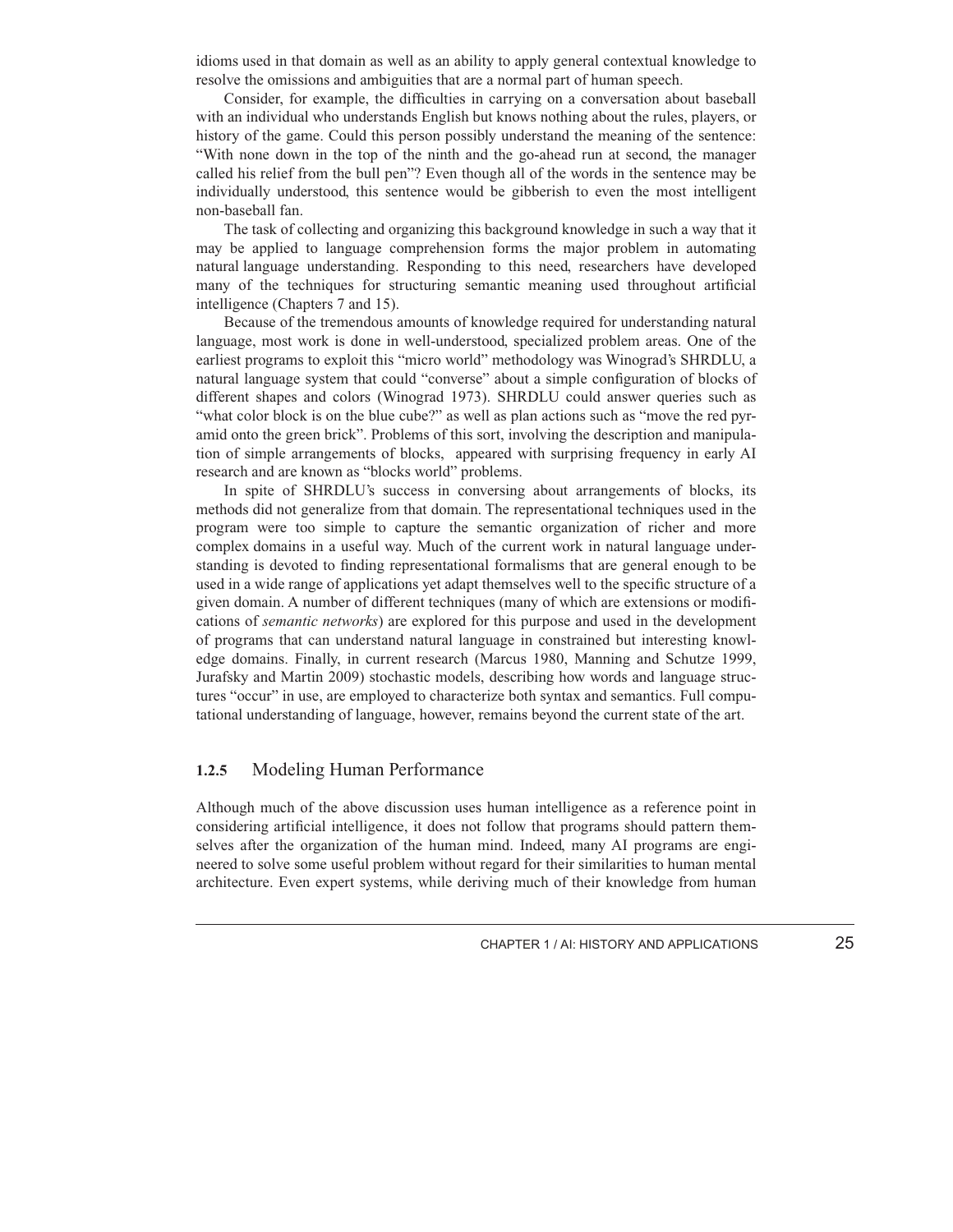experts, do not really attempt to simulate human internal mental problem solving processes. If performance is the only criterion by which a system will be judged, there may be little reason to attempt to simulate human problem-solving methods; in fact, programs that take nonhuman approaches to solving problems (chess) are often more successful than their human counterparts. Still, the design of systems that explicitly model aspects of human performance is a fertile area of research in both AI and psychology.

Human performance modeling, in addition to providing AI with much of its basic methodology, has proved to be a powerful tool for formulating and testing theories of human cognition. The problem-solving methodologies developed by computer scientists have given psychologists a new metaphor for exploring the human mind. Rather than casting theories of cognition in the vague language used in early research or abandoning the problem of describing the inner workings of the human mind entirely (as suggested by the behaviorists), many psychologists have adopted the language and theory of computer science to formulate models of human intelligence. Not only do these techniques provide a new vocabulary for describing human intelligence, but also computer implementations of these theories offer psychologists an opportunity to empirically test, critique, and refine their ideas (Luger 1994; See the Cognitive Science Society's journal and conferences). The relationship between artificial and human intelligence is summarized in Chapter 16.

#### **1.2.6** Planning and Robotics

Research in planning began as an effort to design robots that could perform their tasks with some degree of flexibility and responsiveness to the outside world. Briefly, planning assumes a robot that is capable of performing certain atomic actions. It attempts to find a sequence of those actions that will accomplish some higher-level task, such as moving across an obstacle-filled room.

Planning is a difficult problem for a number of reasons, not the least of which is the size of the space of possible sequences of moves. Even an extremely simple robot is capable of generating a vast number of potential move sequences. Imagine, for example, a robot that can move forward, backward, right, or left, and consider how many different ways that robot can possibly move around a room. Assume also that there are obstacles in the room and that the robot must select a path that moves around them in some efficient fashion. Writing a program that can discover the best path under these circumstances, without being overwhelmed by the huge number of possibilities, requires sophisticated techniques for representing spatial knowledge and controlling search through possible environments.

One method that human beings use in planning is *hierarchical problem decomposition*. If you are planning a trip from Albuquerque to London, you will generally treat the problems of arranging a flight, getting to the airport, making airline connections, and finding ground transportation in London separately, even though they are all part of a bigger overall plan. Each of these may be further decomposed into smaller subproblems such as finding a map of the city, negotiating the subway system, and finding a decent pub. Not only does this approach effectively restrict the size of the space that must be searched, but also supports the saving of frequently used subplans for future use.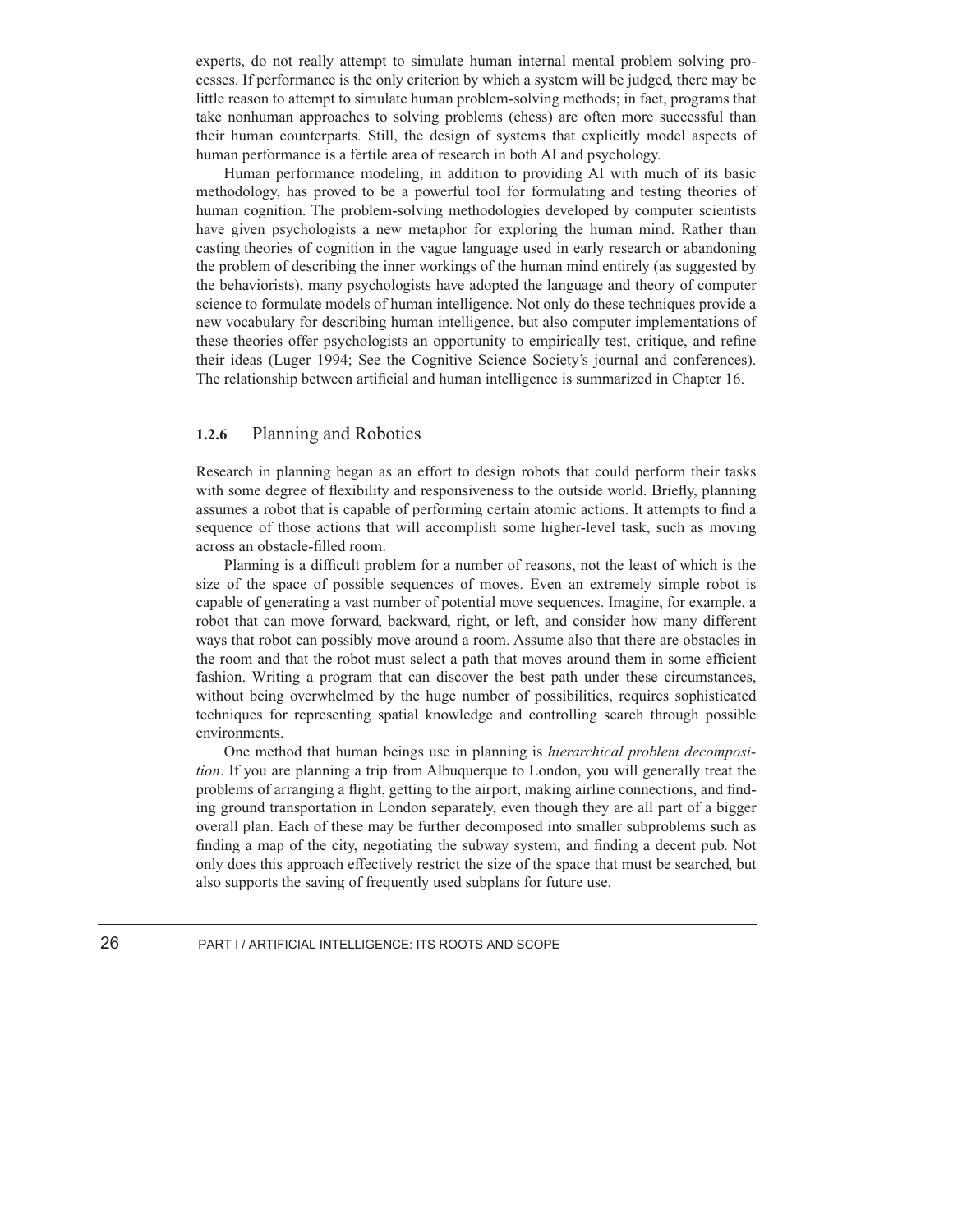While humans plan effortlessly, creating a computer program that can do the same is a difficult challenge. A seemingly simple task such as breaking a problem into independent subproblems actually requires sophisticated heuristics and extensive knowledge about the planning domain. Determining what subplans should be saved and how they may be generalized for future use is an equally difficult problem.

A robot that blindly performs a sequence of actions without responding to changes in its environment or being able to detect and correct errors in its own plan could hardly be considered intelligent. A robot may not have adequate sensors to locate all obstacles in the way of a projected path. Such a robot must begin moving through the room based on what it has "perceived" and correct its path as other obstacles are detected. Organizing plans in a fashion that allows response to changing environmental conditions is a major problem for planning (Lewis and Luger 2000, Thrun et al. 2007).

Finally, robotics was one of the research areas in AI that produced many of the insights supporting agent-oriented problem solving (Section 1.1.4). Frustrated by both the complexities of maintaining the large representational space as well as the design of search algorithms for traditional planning, researchers, including Agre and Chapman (1987) , Brooks (1991a), Thrun et al. (2007), restated the problem in terms of the interaction of multiple semi-autonomous agents. Each agent was responsible for its own portion of the problem task and through their coordination the larger solution would emerge.

Planning research now extends well beyond the domains of robotics, to include the coordination of any complex set of tasks and goals. Modern planners are applied to agents (Nilsson 1994) as well as to control of particle beam accelerators (Klein et al. 1999, 2000).

#### **1.2.7** Languages and Environments for AI

Some of the most important by-products of artificial intelligence research have been advances in programming languages and software development environments. For a number of reasons, including the size of many AI application programs, the importance of a prototyping methodology, the tendency of search algorithms to generate huge spaces, and the difficulty of predicting the behavior of heuristically driven programs, AI programmers have been forced to develop a powerful set of programming methodologies.

Programming environments include knowledge-structuring techniques such as object-oriented programming. High-level languages, such as Lisp and Prolog, which support modular development, help manage program size and complexity. Trace packages allow a programmer to reconstruct the execution of a complex algorithm and make it possible to unravel the complexities of heuristic search. Without such tools and techniques, it is doubtful that many significant AI systems could have been built.

Many of these techniques are now standard tools for software engineering and have little relationship to the core of AI theory. Others, such as object-oriented programming, are of significant theoretical and practical interest. Finally, many AI algorithms are also now built in more traditional computing languages, such as C++ and Java.

The languages developed for artificial intelligence programming are intimately bound to the theoretical structure of the field. We have built many of the representational structures presneted in this book in Prolog, Lisp and Java and make them available in Luger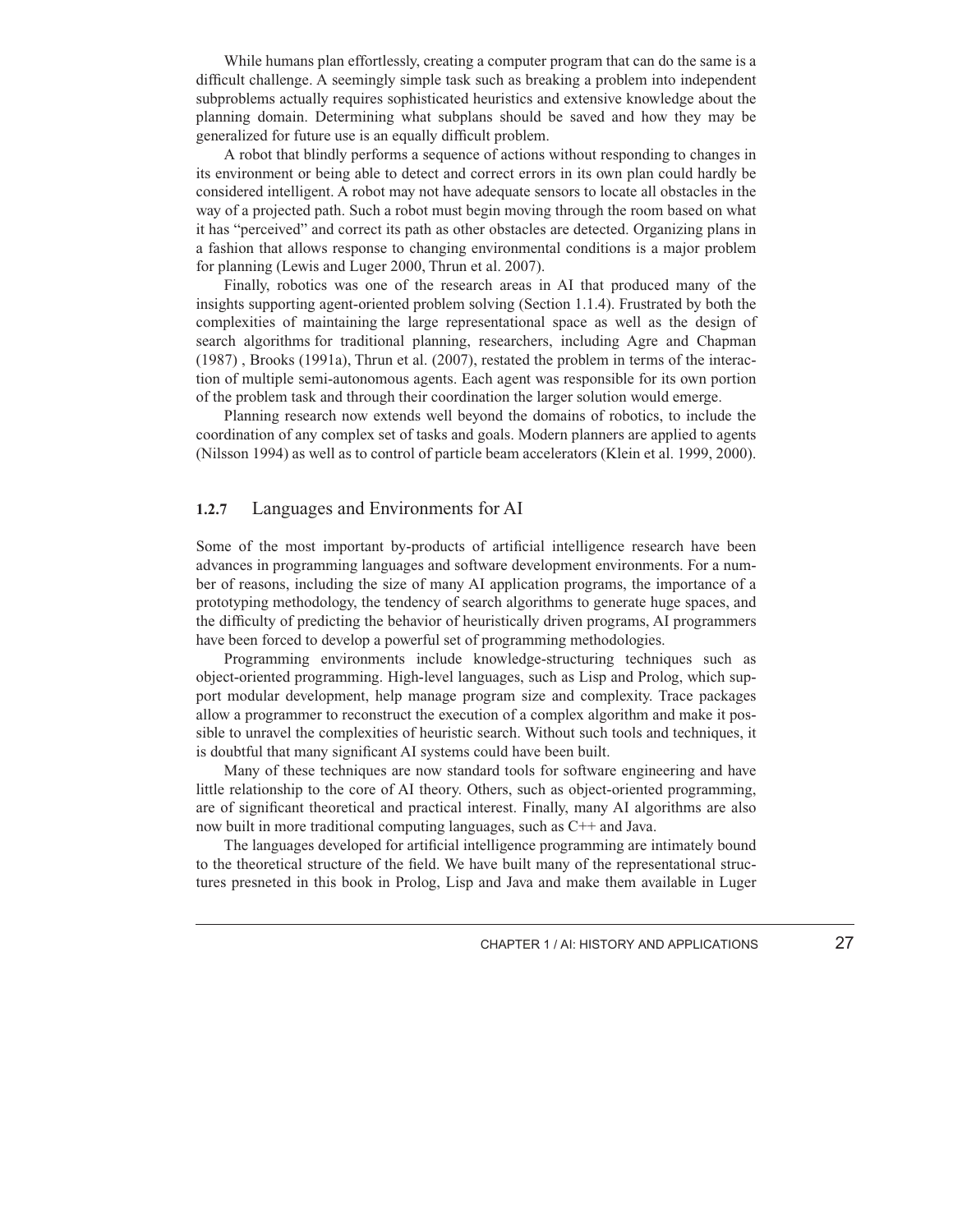and Stubblefield (2009) and on the internet. In this book we remain apart from religious debates over their relative merits different languages. Rather, We adhere to the adage "the good professional knows all her tools."

#### **1.2.8** Machine Learning

Learning has remained a challenging area for AI. The importance of learning, however, is beyond question, particularly as this ability is one of the most important components of intelligent behavior. An expert system may perform extensive and costly computations to solve a problem. Unlike a human being, however, if it is given the same or a similar problem a second time, it usually does not remember the solution. It performs the same sequence of computations again. This is true the second, third, fourth, and every time it solves that problem—hardly the behavior of an intelligent problem solver. The obvious solution to this problem is for programs to learn on their own, either from experience, analogy, examples, being "told" what to do, or rewarded or punished depending on results.

Although learning is a difficult area, there are several programs that suggest that it is not impossible. One early program is AM, the *Automated Mathematician*, designed to discover mathematical laws (Lenat 1977, 1982). Initially given the concepts and axioms of set theory, AM was able to induce such important mathematical concepts as cardinality, integer arithmetic, and many of the results of number theory. AM conjectured new theorems by modifying its current knowledge base and used heuristics to pursue the "best" of a number of possible alternative theorems. More recently, Cotton et al. (2000) designed a program that automatically invents "interesting" integer sequences.

Early influential work also includes Winston's research on the induction of structural concepts such as "arch" from a set of examples in the blocks world (Winston 1975*a*). The ID3 algorithm has proved successful in learning general patterns from examples (Quinlan 1986*a*). *Meta-DENDRAL* learns rules for interpreting mass spectrographic data in organic chemistry from examples of data on compounds of known structure. *Teiresias*, an intelligent "front end" for expert systems, converts high-level advice into new rules for its knowledge base (Davis 1982). *Hacker* devises plans for performing blocks world manipulations through an iterative process of devising a plan, testing it, and correcting any flaws discovered in the candidate plan (Sussman 1975). Work in explanation-based learning has shown the effectiveness of prior knowledge in learning (Mitchell et al. 1986, DeJong and Mooney 1986). There are also now many important biological and sociological models of learning; we review these in the connectionist learning and emergent learning chapters.

The success of machine learning programs suggests the existence of a set of general learning principles that will allow the construction of programs with the ability to learn in realistic domains. We present several approaches to learning in Section IV.

#### **1.2.9** Alternative Representations: Neural Nets and Genetic Algorithms

Most of the techniques presented in this AI book use explicitly represented knowledge and carefully designed search algorithms to implement intelligence. A very different approach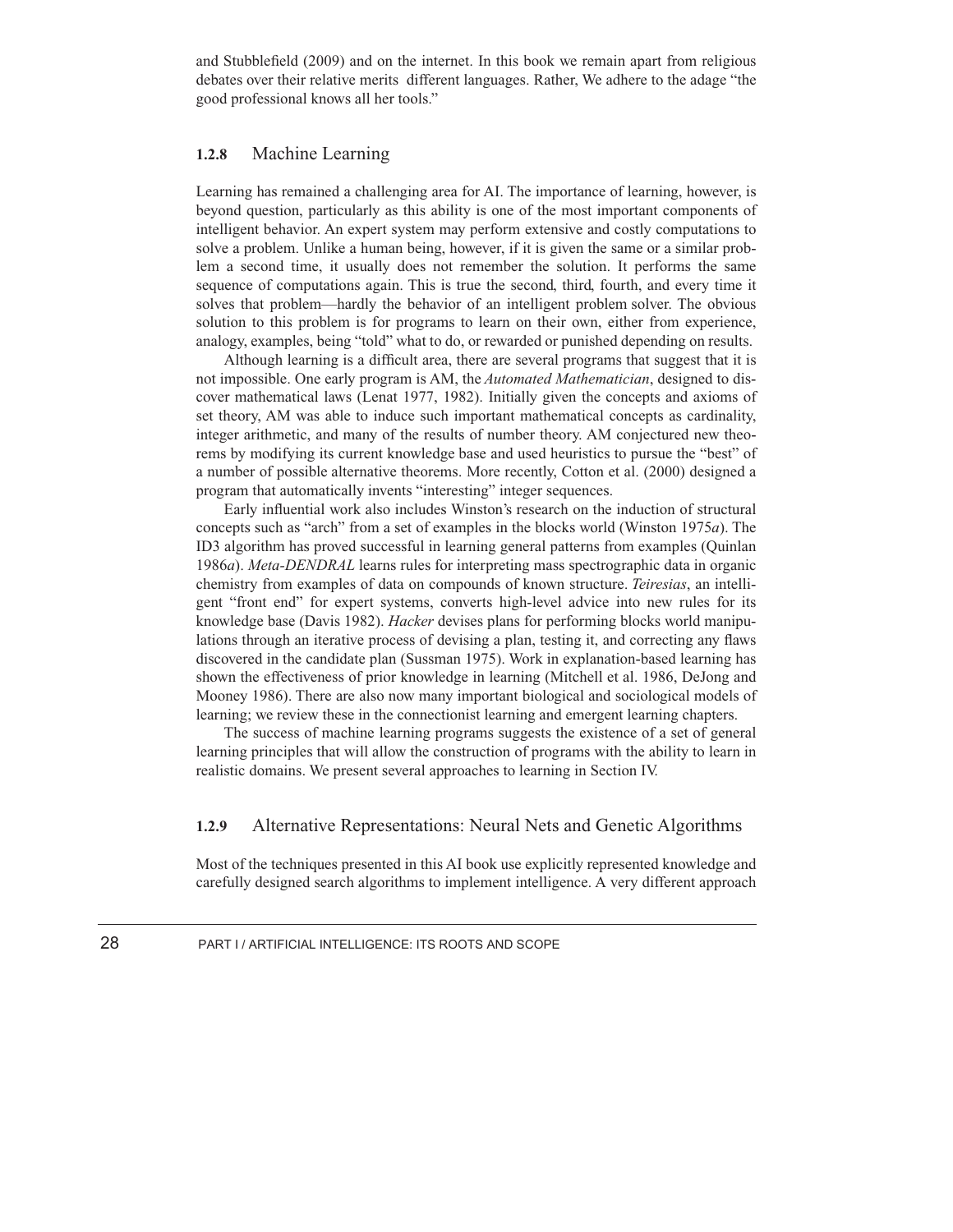seeks to build intelligent programs using models that parallel the structure of neurons in the human brain or the evolving patterns found in genetic algorithms and artificial life.

A simple schematic of a neuron (Figure 1.2) consists of a cell body that has a number of branched protrusions, called *dendrites*, and a single branch called the *axon*. Dendrites receive signals from other neurons. When these combined impulses exceed a certain threshold, the neuron fires and an impulse, or *spike*, passes down the axon. Branches at the end of the axon form *synapses* with the dendrites of other neurons. The synapse is the point of contact between neurons; synapses may be either *excitatory* or *inhibitory*, either adding to the total of signals reaching the neuron or subtracting from that total.

This description of a neuron is excessively simple, but it captures those features that are relevant to neural models of computation. In particular, each computational unit computes some function of its inputs and passes the result along to connected units in the network: the final results are produced by the parallel and distributed processing of this network of neural connections and threshold weights.

Neural architectures are appealing mechanisms for implementing intelligence for a number of reasons. Traditional AI programs can be brittle and overly sensitive to noise. Human intelligence is much more flexible and good at interpreting noisy input, such as a face in a darkened room or a conversation at a noisy party. Neural architectures, because they capture knowledge in a large number of fine-grained units distributed about a network, seem to have more potential for partially matching noisy and incomplete data.

With genetic algorithms and artificial life we evolve new problem solutions from components of previous solutions. The genetic operators, such as *crossover* and *mutation*, much like their genetic equivalents in the natural world, work to produce, for each new generation, ever better potential problem solutions. Artificial life produces its new generation as a function of the "quality" of its neighbors in previous generations.

Both neural architectures and genetic algorithms provide a natural model for parallelism, because each neuron or segment of a solution is an independent unit. Hillis (1985) has commented on the fact that humans get faster at a task as they acquire more knowledge, while computers tend to slow down. This slowdown is due to the cost of sequentially searching a knowledge base; a massively parallel architecture like the human brain would not suffer from this problem. Finally, something is intrinsically appealing about approaching the problems of intelligence from a neural or genetic point of view. After all, the evolved brain achieves intelligence and it does so using a neural architecture. We present neural networks, genetic algorithms, and artificial life, in Chapters 10 and 11.



Figure 1.2 A simplified diagram of a neuron, from Crick and Asanuma (1986).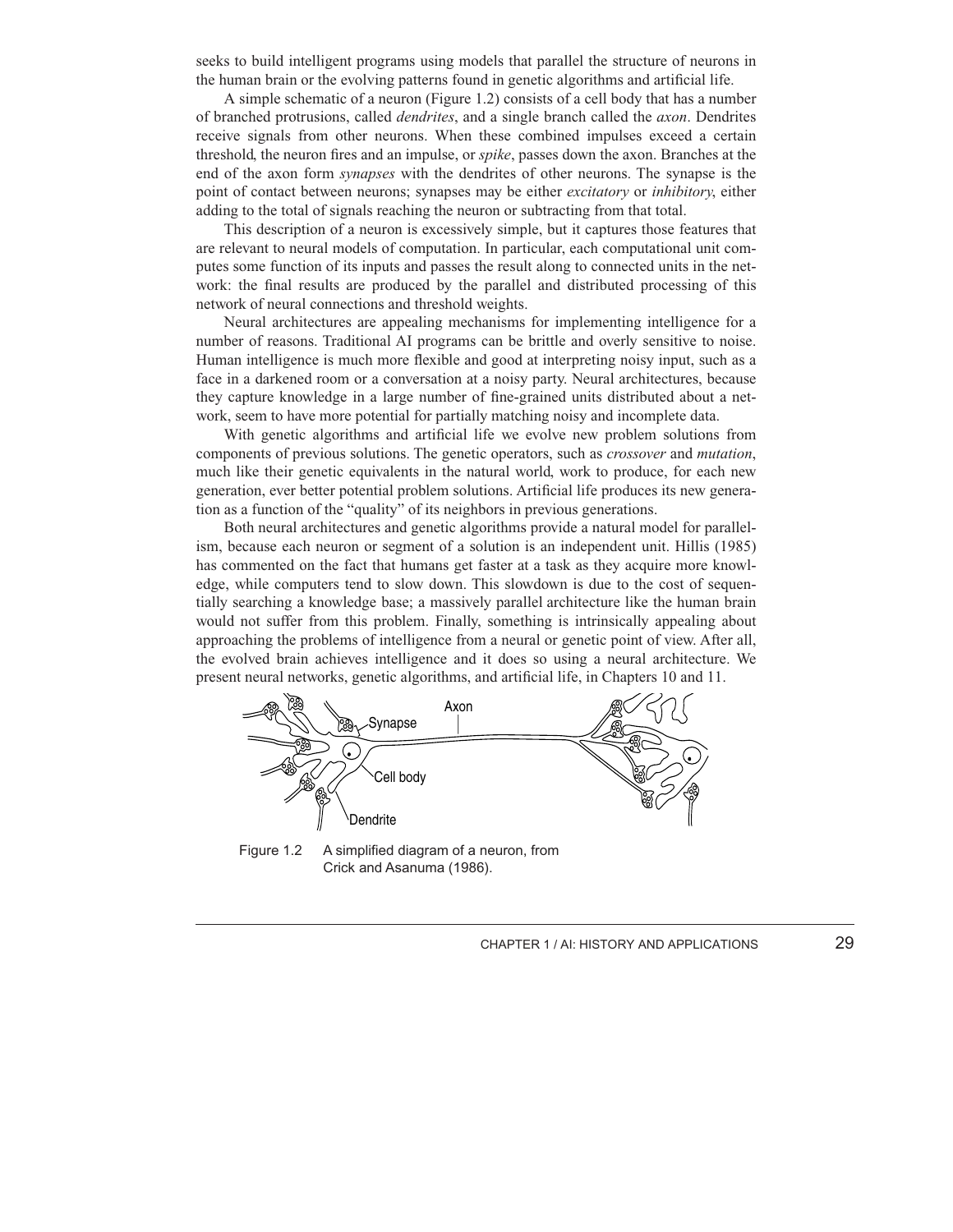#### **1.2.10** AI and Philosophy

In Section 1.1 we presented the philosophical, mathematical, and sociological roots of artificial intelligence. It is important to realize that modern AI is not just a product of this rich intellectual tradition but also contributes to it.

For example, the questions that Turing posed about intelligent programs reflect back on our understanding of intelligence itself. What is intelligence, and how is it described? What is the nature of knowledge? Can knowledge be represented? How does knowledge in an application area relate to problem-solving skill in that domain? How does *knowing what* is true, Aristotle's *theoria*, relate to *knowing how* to perform, his *praxis*?

Answers proposed to these questions make up an important part of what AI researchers and designers do. In the scientific sense, AI programs can be viewed as experiments. A design is made concrete in a program and the program is run as an experiment. The program designers observe the results and then redesign and rerun the experiment. In this manner we can determine whether our representations and algorithms are sufficient models of intelligent behavior. Newell and Simon (1976) proposed this approach to scientific understanding in their 1976 Turing Award lecture (Section VI). Newell and Simon (1976) also propose a stronger model for intelligence with their physical symbol system hypothesis: *the necessary and sufficient condition for a physical system to exhibit intelligence is that it be a physical symbol system*. We take up in Section VI what this hypothesis means in practice as well as how it has been criticized by many modern thinkers.

A number of AI application areas also open up deep philosophical issues. In what sense can we say that a computer can understand natural language expressions? To produce or understand a language requires interpretation of symbols. It is not sufficient to be able to say that a string of symbols is well formed. A mechanism for understanding must be able to impute meaning or interpret symbols in context. What is meaning? What is interpretation? In what sense does interpretation require responsibility?

Similar philosophical issues emerge from many AI application areas, whether they be building expert systems to cooperate with human problem solvers, designing computer vision systems, or designing algorithms for machine learning. We look at many of these issues as they come up in the chapters of this book and address the general issue of relevance to philosophy again in Section VI.

# **1.3** Artificial Intelligence—A Summary

We have attempted to define artificial intelligence through discussion of its major areas of research and application. This survey reveals a young and promising field of study whose primary concern is finding an effective way to understand and apply intelligent problem solving, planning, and communication skills to a wide range of practical problems. In spite of the variety of problems addressed in artificial intelligence research, a number of important features emerge that seem common to all divisions of the field; these include:

1. The use of computers to do reasoning, pattern recognition, learning, or some other form of inference.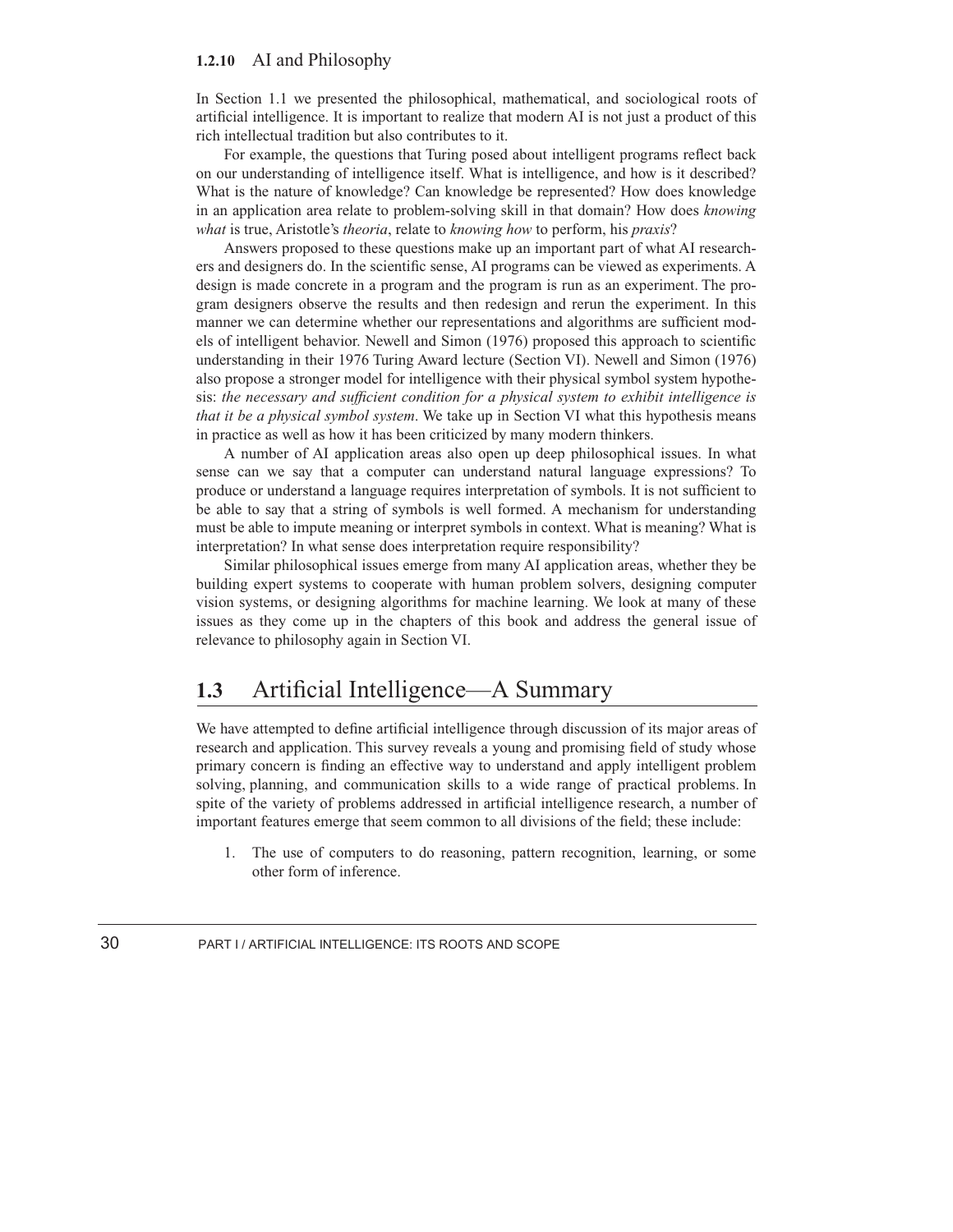- 2. A focus on problems that do not respond to algorithmic solutions. This underlies the reliance on heuristic search as an AI problem-solving technique.
- 3. A concern with problem solving using inexact, missing, or poorly defined information and the use of representational formalisms that enable the programmer to compensate for these problems.
- 4. Reasoning about the significant qualitative features of a situation.
- 5. An attempt to deal with issues of semantic meaning as well as syntactic form.
- 6. Answers that are neither exact nor optimal, but are in some sense "sufficient". This is a result of the essential reliance on heuristic problem-solving methods in situations where optimal or exact results are either too expensive or not possible.
- 7. The use of large amounts of domain-specific knowledge in solving problems. This is the basis of expert systems.
- 8. The use of meta-level knowledge to effect more sophisticated control of problem solving strategies. Although this is a very difficult problem, addressed in relatively few current systems, it is emerging as an essential area of research.

We hope that this introduction provides some feel for the overall structure and significance of the field of artificial intelligence. We also hope that the brief discussions of such technical issues as search and representation were not excessively cryptic and obscure; they are developed in proper detail throughout the remainder of the book, but included here to demonstrate their significance in the general organization of the field.

As we mentioned in the discussion of agent-oriented problem solving, objects take on meaning through their relationships with other objects. This is equally true of the facts, theories, and techniques that constitute a field of scientific study. We have intended to give a sense of those interrelationships, so that when the separate technical themes of artificial intelligence are presented, they will find their place in a developing understanding of the overall substance and directions of the field. We are guided in this process by an observation made by Gregory Bateson (1979), the psychologist and systems theorist:

Break the pattern which connects the items of learning and you necessarily destroy all quality.

### **1.4** Epilogue and References

The field of AI reflects some of the oldest concerns of Western civilization in the light of the modern computational model. The notions of rationality, representation, and reason are now under scrutiny as perhaps never before, because we workers in AI demand to understand them algorithmically! At the same time, the political, economic, and ethical situation of our species forces us to confront our responsibility for the effects of our artifices.

Many excellent sources are available on the topics raised in this chapter: *Mind Design* (Haugeland 1997), *Artificial Intelligence: The Very Idea* (Haugeland 1985), *Brainstorms*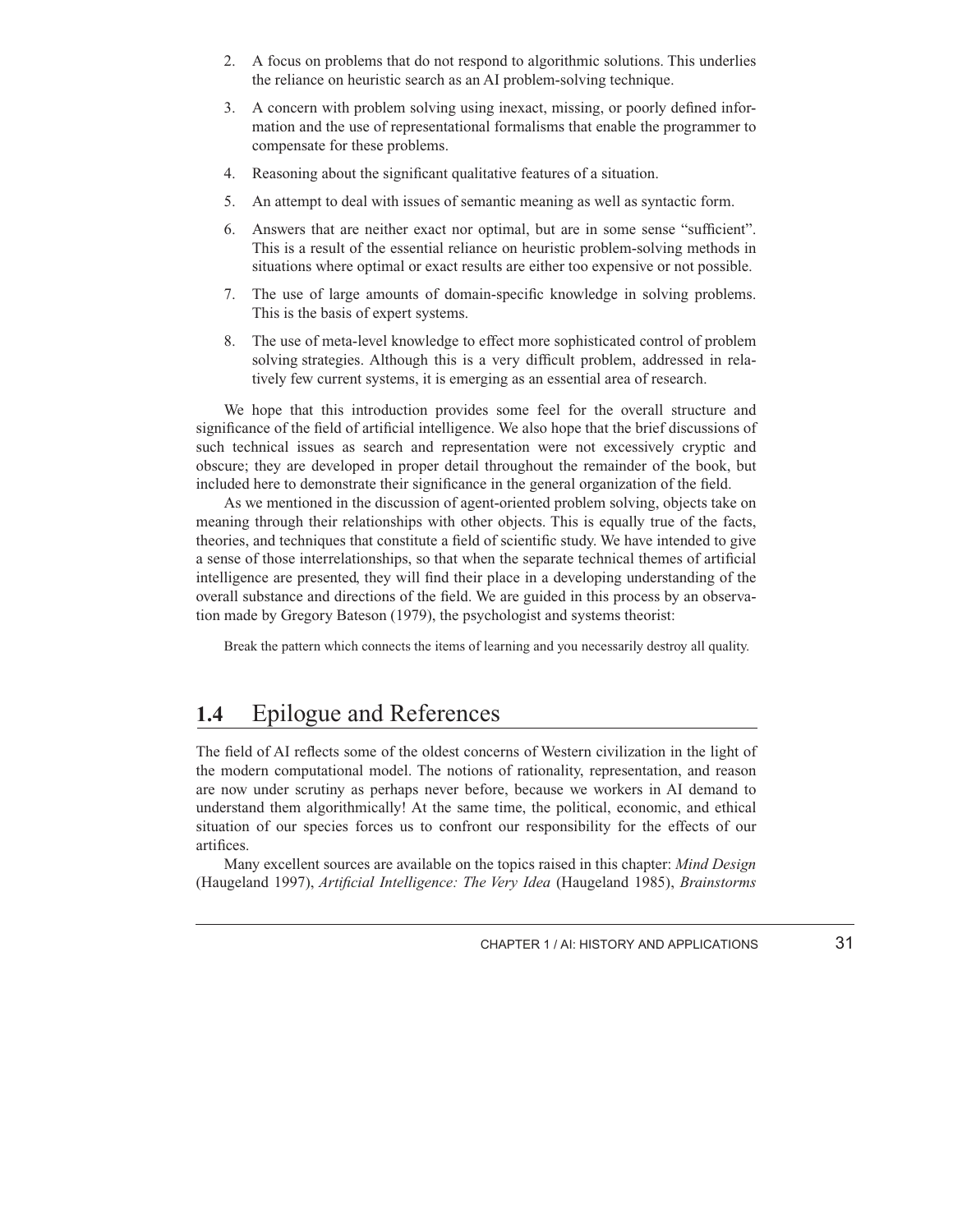(Dennett 1978), *Mental Models* (Johnson-Laird 1983), *Elbow Room* (Dennett 1984), *The Body in the Mind* (Johnson 1987), *Consciousness Explained* (Dennett 1991), and *Darwin's Dangerous Idea* (Dennett 1995), *Prehistory of Android Epistemology* (Glymour, Ford, and Hayes 1995a), and *Sweet Dreems* (Dennett 2006).

Several of the primary sources are also readily available, including Aristotle's *Physics*, *Metaphysics*, and *Logic*; papers by Frege; and the writings of Babbage, Boole, and Russell and Whitehead. Turing's papers are also very interesting, especially his discussions of the nature of intelligence and the possibility of designing intelligent programs (Turing 1950). Turing's famous 1937 paper *On Computable Numbers, with an Application to the Entscheidungsproblem* worked out the theory of Turing machines and the definition of computability. Turing's biography, *Alan Turing: The Enigma* (Hodges 1983), makes excellent reading. Selfridge's *Pandemonium* (1959) is an early example of learning. An important collection of early papers in AI may be found in Webber and Nilsson (1981).

*Computer Power and Human Reason* (Weizenbaum 1976) and *Understanding Computers and Cognition* (Winograd and Flores 1986) offer sobering comments on the limitations of and ethical issues in AI. *The Sciences of the Artificial* (Simon 1981) is a positive statement on the possibility of artificial intelligence and its role in society.

The AI applications mentioned in Section 1.2 are intended to introduce the reader to the broad interests of AI researchers and outline many of the important questions under investigation. Each of these subsections referenced the primary areas in this book where these topics are presented. *The Handbook of Artificial Intelligence* (Barr and Feigenbaum 1989) also offers an introduction to many of these areas. The *Encyclopedia of Artificial Intelligence* (Shapiro 1992) offers a clear and comprehensive treatment of the field of artificial intelligence.

Natural language understanding is a dynamic field of study; some important points of view are expressed in *Natural Language Understanding* (Allen 1995), *Language as a Cognitive Process* (Winograd 1983), *Computer Models of Thought and Language* (Schank and Colby 1973), *Grammar, Meaning and the Machine Analysis of Language* (Wilks 1972), *The Language Instinct* (Pinker 1994), *Philosophy in the Flesh* (Lakoff and Johnson 1999), and *Speech and Language Processing* (Jurafsky and Martin 2009); an introduction to the field is presented in our Chapters 7 and 15.

Using computers to model human performance, which we address briefly in Chapter 17, is discussed in some depth in *Human Problem Solving* (Newell and Simon 1972), *Computation and Cognition* (Pylyshyn 1984), *Arguments Concerning Representations for Mental Imagery* (Anderson 1978), *Cognitive Science: the Science of Intelligent Systems* (Luger 1994), *Problem Solving as Model Refinement: Towards a Constructivist Epistemology* (Luger et al. 2002), and *Bayesian Brain*, (Doya et al. 2007).

Machine learning is discussed in Section IV; the multi-volume set, *Machine Learning* (Michalski et al. 1983, 1986; Kodratoff and Michalski 1990), the *Journal of Artificial Intelligence* and the *Journal of Machine Learning* are important resources. Further references may be found in the four chapters of Section IV.

Finally, Chapter 12 presents a view of intelligence that emphasizes its modular structure and adaptation within a social and natural context. Minsky's *Society of Mind* (1985) is one of the earliest and most thought provoking articulations of this point of view. Also see *Android Epistemology* (Ford et al. 1995b) and *Artificial Life* (Langton 1995).